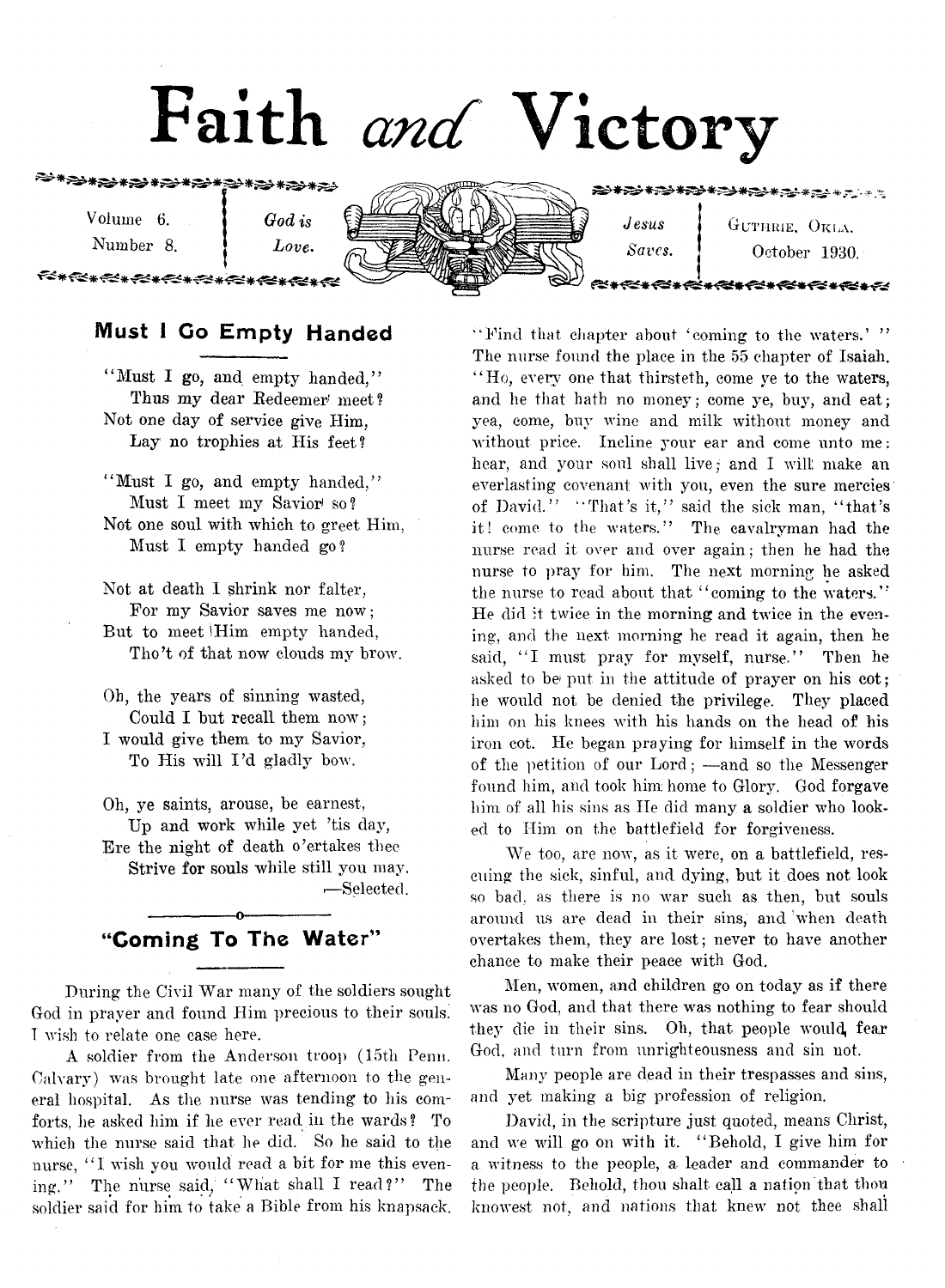run unto thee because of the Lord thy God, and for the Holy One of Israel; for he hath, glorified thee. Seek ye the Lord while he may be found, call ye upon him while he is near. Let the wicked forsake his way, and the unrighteous man his thoughts: and let him return unto the Lord, and he will have mercy upon him; and to our God, for he will abundantly pardon." Isa. 55: 4 -7.

The whole Bible points to Jesus our Deliverer. He is the only One under heaven who can give us life, eternal life. Jesus said, "I go my way, and ye shall seek me, and shall die in your sins: whither I go, ye cannot come. Then He said unto them, ye are from beneath; I am from above: ye are of this world, I am not of this world. I said therefore unto you, that ye shall die in your sins: for if ye believe not that I am He, ye shall die in your sins." John 8: 21 -24.

If we remain in our sins until death overtakes us, then we can never, no never, repent and see God in peace, but we have the sentence of death upon our soul. If we repent and find Jesus and partake of Him, we have eternal life abiding within our soul, and nothing can take it from us if we remain obedient unto God. Our natural body will perish in the natural way, yet the soul lives on and on with God. This is life, this is light, this is the joy and peace of God in the Saviour. Jesus paid all the debt that we owed to God, for the Word says that through grace are ye saved.

"For by grace are ye saved through faith; and that not of yourselves; it is the gift of God. Not of works, lest any man should boast.

For we are His workmanship, created in Christ Jesus unto good works, which God hath before ordained that we should walk in them." Eph. 2: 8- 10.

We make our choice of life or death, good or bad, heaven or hell, while we live here upon earth. We either turn to God with all our heart, or else we are content to live on and on in sins, and transgress God's laws, when we could have been saved by looking to Jesus Christ the Righteous and been washed whiter than the snow.

#### **A FEW LINES ADDRESSED TO THOSE WHO HAVE FOUND CHRIST.**

"'Ye are all the children of light, and the children of the day: we are not of the night, nor of darkness. Therefore let us not sleep as do others; but let us watch and be sober. For they that sleep, sleep in the night; and they that be drunken are drunken in the night. But let us, who are of the day, be sober,

putting on the breastplate of faith and love; and for ah helmet, the hope of salvation. For God hath not appointed us to wrath, but to obtain salvation by our Lord Jesus Christ who died for us that whether we wake or sleep, we should live together with Him." 1 Thess. 5: 5- 10. —I. Edith Kriebel.

## $\overline{\phantom{a}}$  o  $\overline{\phantom{a}}$ Significations

While sitting in my room today musing and meditating, the above heading came to my mind, and the more I thought of the word the greater the meaning of it impressed me, until the thought came to my mind like this: There is not anything but what has a signification, either literal or spiritual; at any rate many literal words have a spiritual signification, or in other words, a spiritual fulfillment. Now I don't mean in word altogether, but in literal happenings in many cases signify a spiritual fulfillment.

For instance, let us notice the present current times. There are many wars and rumors of wars. Now there are two significations to that. 1st. It signifies the lack of spirituality. 2nd. It signifies death, destruction and misery. It also signifies the fulfillment of prophesy, that the end is drawing nigh. See Matt. 24: 6. There are many earthquakes these days. They signify that the end is drawing nigh. See Matt, 24: 7. There are famines in divers places. There are many, many false religions in the world today. What does that signify ? Can we get any signification in that? Yes, a great one! It literally and spiritually signifies that the end is close at hand. Many deceivers in the world today signifies that the end drawefth nigh. See Matt. 24: 5 -24. Marrying and giving in marriage signifies a fulfillment of God's Word. The awful flood of marriage and divorce which is flooding the world today signifies the approaching of the end. Marry and divorce, then marry and divorce again and again; this signifies the drawing nigh of the end. See Matt. 24: 37, 38. Many feasts, such as box suppers, ice cream festivals in the so-dalled leading churches, commercial clubs serving luncheons for visiting 'high-ups', is some of the fulfillment of the 38th verse. Speaking of marriage and divorce, T remember an event of just a few days ago. A certain hard working man had only one wife and two small children, and there was another man who had two wives and yet he was not satisfied, so he goes over and takes the poor man's wife away from him, and then hires the poor, hard-working man to work for him. This also signifies the closing of the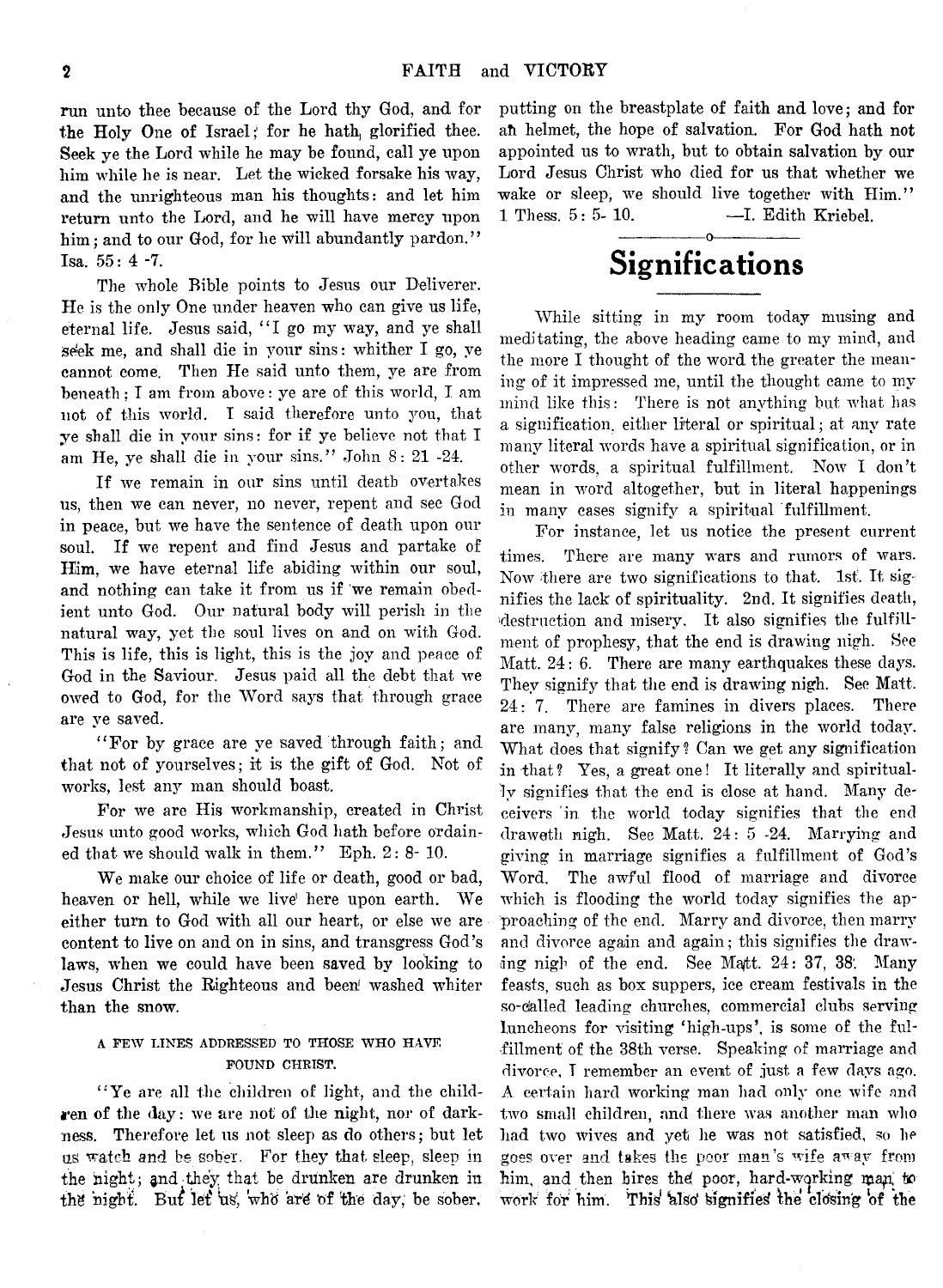present dispensation of time.

Notice regarding building as a fulfillment of the Word of God. Nearly every city is building great lakes, great schools, theater halls, municipal buildings of many descriptions, and pleasure driveways paved for nothing but automobiles to be driven thereon. See Luke 17: 28, 29. Note, dear reader, the building of the great airships. At first they built a small airiplane just large enough for one person, then came the monoplane, the dirigible, then still larger so as to carry large companies of people, and to carry tons of explosive bombs to destroy miles of territory. Also at first /the small motor buggy was built, then the 'larger automobile on up to the great motor buses and the huge freight trucks. They jostle one against another in the broad ways (highways). Note the serious wrecks along the highways; many lives are being destroyed every day. Note in the beginning of this verse "The chariots shall rage in the streets." In the business districts of our cities of today the raging automobiles seemingly cannot stop to let another one pass; in a mad rush, raging in the streets. Notice, dear reader, that in the verse above it says that this shall be in His preparation (end of time). See Nahum 2: 3, 4.

• Now dear reader, please take notice to the following which is even at our doors. Now, men are swindling on every hand. For instance, the cotton grower gets 9 to 12 cents a pound for his cotton, and thaft same cotton comes back to him at the price of  $50$  to  $80$  cents per pound. See James  $5:1-8$ . This signifies that the end is drawing nigh. Today children are disobedient to their parents. Let us read the whole verse, "For men shall be lovers of their own selves, covetous, boasters, proud, (so much pride that women and girls dress indecently) blasphemes, disobedient to parents, (90 percent of the children today do not respect their parents, unthankful) unholy, (many, many who claim to be in some holiness movement are full of sin and their hearts are black, yet •they will shout) without natural affection, (have no 'love for any one but themselves) truce breakers, false accusers, incontinent, (lewd) fierce, (outrageous) despisers of those that are good, (professing yet hate the true children of God) traitors, (one who betrays his trust) heady, (rash, hasty) high-minded, (having pride) lovers of pleasure more than lovers of God, (lovers of revelry, picture shows, ball games and any thing pertaining to worldly amusements). This all signifies that the end is drawing nigh, See 2 Tim. 3: 2, 4. Note that this was to take place in the last days.

Now turn to Luke  $21: 27$  -31, "And then shall they see the Son of man coming in a cloud with power and great glory.<sup>1</sup> And when these things begin to come to pass, then look up, and lift up your heads; for your redemption draweth nigh. And He spake to them a parable: Behold the fig tree, and all the trees; when they now shoot forth, ye see and know' of your own selves that summer is nigh at hand." Now dear reader, please note carefully the next verse. "So likewise ye, when ye see these things come to pass, know ye that the kingdom of God (end) is nigh at hand." Also read Matt. 24: 32, 33. Now in the 35th verse it reads like this, "Heaven and earth shall pass away, but my words shall not pass away." Now here is another point we wish to bring to the reader's mind. There are many anti-christs in the world which signify the soon coming end of all time. There are some anti-christs teaching that God is so merciful that Jesus will come back to earth and reign a thousand years before the end of time. We have many scriptures to refute this poisonous doctrine, but we will quote only Luke  $17: 29, 30.$  "But the same day that Lot went out of Sodom, it rained fire and brimstone from heaven and destroyed them all. Even thus shall (positively) it be in the day (not days or years) when the Son of man is revealed." Thus reads 1 Thess. 4: 13- 17, "But I would not have you to be ignorant, brethren For if we believe that Jesus died and rose again, even so them also which sleep in Jesus will God bring with him. For this we say unto you by the word of the Lord, that we which are alive and remain unto the coming of the Lord shall not prevent them which are asleep. For the Lord himself shall descend from heaven with a shout, with the voice of the archangel, and with the trump of God: and the dead in Christ shall rise first: Then we which are alive and remain shall be caught up together with them (not reign here a thousand years, then be caught up together with them) in the clouds, to meet the Lord in the air: and so shall we ever be with the Lord. Wherefore comfort one another with these words."

Paul said to Timothy, "I charge thee therefore before God and the Lord Jesus Christ who shall judge the quick and the dead (after He has reigned one 'thousand years? No!) at His appearing and His kingdom."  $2$  Tim.  $4:1$ . Now all these things signify the fast approaching of the last day in which the world shall be judged. Dear beloved saints scattered abroad, look up, for our redemption draweth nigh.

--C. M. Hicks,

Subscribe for the "Faith and Victory" It is only twenty-five cents per year.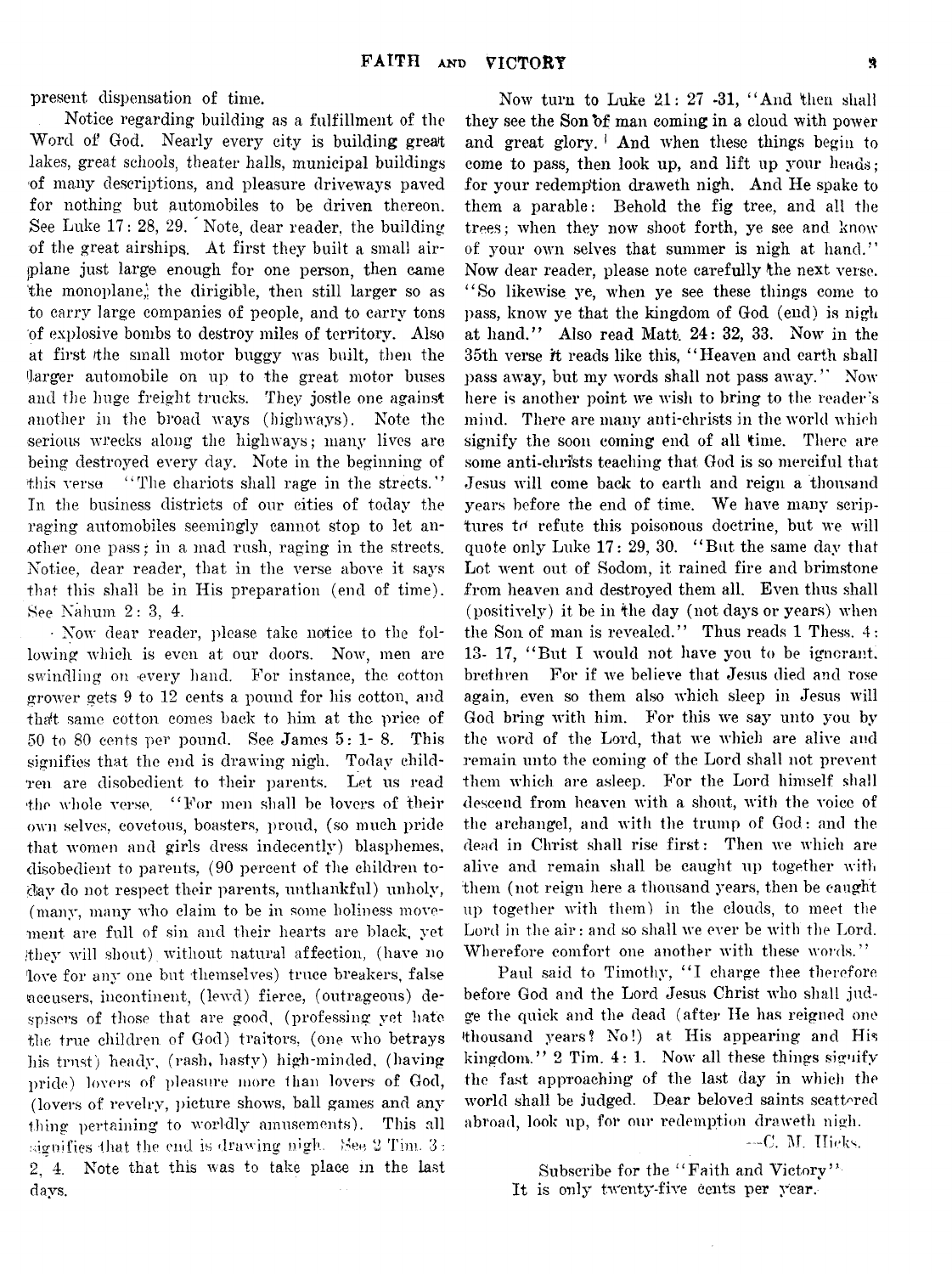# "FAITH AND VICTORY"

This paper is edited and published by Fred Pruitt, assisted by his wife, Mary A. Pruitt, and other consecrated workers at Faith Publishing House, 920 W. Mansur Ave., Guthrie, Okla.

Entered as second-class matter June 10, 1930 at the post office at Guthrie, Oklahoma under the Act of March 3, 1879.

Subscription Price

Twelve copies to one address, one year . . . .\$2.00 Five copies to one address, one year  $\dots$ ......\$1.00 Single copy, one year  $\dots\dots\dots\dots\dots$ . \$.25

A complete religious paper printed and sent out monthly in the interest of all Christians everywhere. It teaches salvation from sin, sanctification for believers, unity and oneness for which Jesus prayed as recorded in John 17: 21 and manifested by the apostles, Acts 4: 32. Also healing of the body through faith in Christ, James 5: 14, 15.

Free-will offerings sent in to us will be thankfully received as from the Lord and used in the furtherance of the gospel work as God directs. All personal checks and Post Office money orders should be made payable to Fred Pruitt or Faith Publishing House.

#### FAITH PUBLISHING HOUSE,

920 W. **Mansur** St. **Guthrie, Okla.** Phone No. 1523-J. iim imiiiiiiim iiiiiiiiimiiiiiiiiiiiiiiiiiiiimiiiiimiiiiiiiimiitiiiimiiiiimiimimimiimiimiiiiiiimi EDITORIALS

The force here at the office have been extra busy of late as we have printed, two booklets and are now working on a 48 page booklet for Bro. C. E. Orr. Besides these booklets we have also printed a large quantity of tracts which, together with our regular work, has kept us going early and late. Bro. Orr's booklet is entitled, "Helps To Holy Living." It is filled with rich soul food which he has prayed down from heaven and should be an inspiration to any soul. Those reading this book and abiding by its teachings will be lifted up into an heavenly atmosphere and a nearness to God that will mean sweeping victory over the powers of darkness and a deep realization of the "more abundant" grace in the soul. We will soon have this book finished. Bro. Orr is putting a price of 15 cents per copy or two copies for 25 cents on this booklet. His address is Box 370, Hammond, La. You should order a copy or two of this booklet, not only for your own soul's good but also for others whom you know loves and needs soul food.

 $n = 0 - 0 - 0 - 0 - 0$ 

In the spring of this year we realized that it was the pleasure of the Lord that we should go to Oklahoma City on Sundays and hold services there. The congregation there at that time was without a pastor as Bro. W. H. Shoot who had been pasturing them for more than a year was busy at home with pressing duties. We have been going there regular since that time and our attachment to them and for their soul's welfare has increased. The Lord has some precious souls there. Bro. Luster is superintendent of the Sunday school and it is a real pleasure to be in this Sunday school and the Lord blesses much. The children are anxious to learn about Jesus, and we are praying that as they grow in stature that the Word of God will also grow and increase in their souls.

A few Sundays ago, just before the evening service, we performed a wedding ceremony at the chapel. The young man was Sister Irvin's son. Quite a crowd came in to witness the wedding and the regular service followed which God blessed and owned. We are anxious to do all we can for souls while God gives life and strength, and shall do His bidding as He makes it known unto us. Our stay here on earth will only last a short time compared to eternity and we each one ought to redeem the time because the days are evil.

The prophecies are fast being fulfilled and His coming is no doubt at hand. If there ever was a time when people were heady and high-minded, it certainly is now. Iniquity is abounding on every hand and the "love of many is waxing cold." Folks that drift off after worldly amusement, adorn themselves with gold and pearls and costly array and cater to'the fads, fashions and customs of the carnal minded, have grown cold toward God inspite of all their pretense otherwise. There never was a time when confidence is betrayed so much. If there ever was a time when God was doing lots; of sifting, it surely is now; so much division and strife, some backsliding in heart, continuing to profess, picking and finding fault with the clean and pure, accusing another falsely, reflecting on their character and reproaching another in various ways,— such is the bewildered condition that exists in these last days.

This confused state need not discourage the clean and pure *j* it should only cause them to draw closer to God and keep filled with His warm love, continuing to pour out the truth in word and deed and keeping themselves unspotted from the world, lifting up their heads for their redemption draweth nigh as Jesus will soon come without sin unto salvation. Linen, pure and white, denotes the righteousness of the saints. Let us keep on the "robe of righteousness" and be ^eadjr at His coming.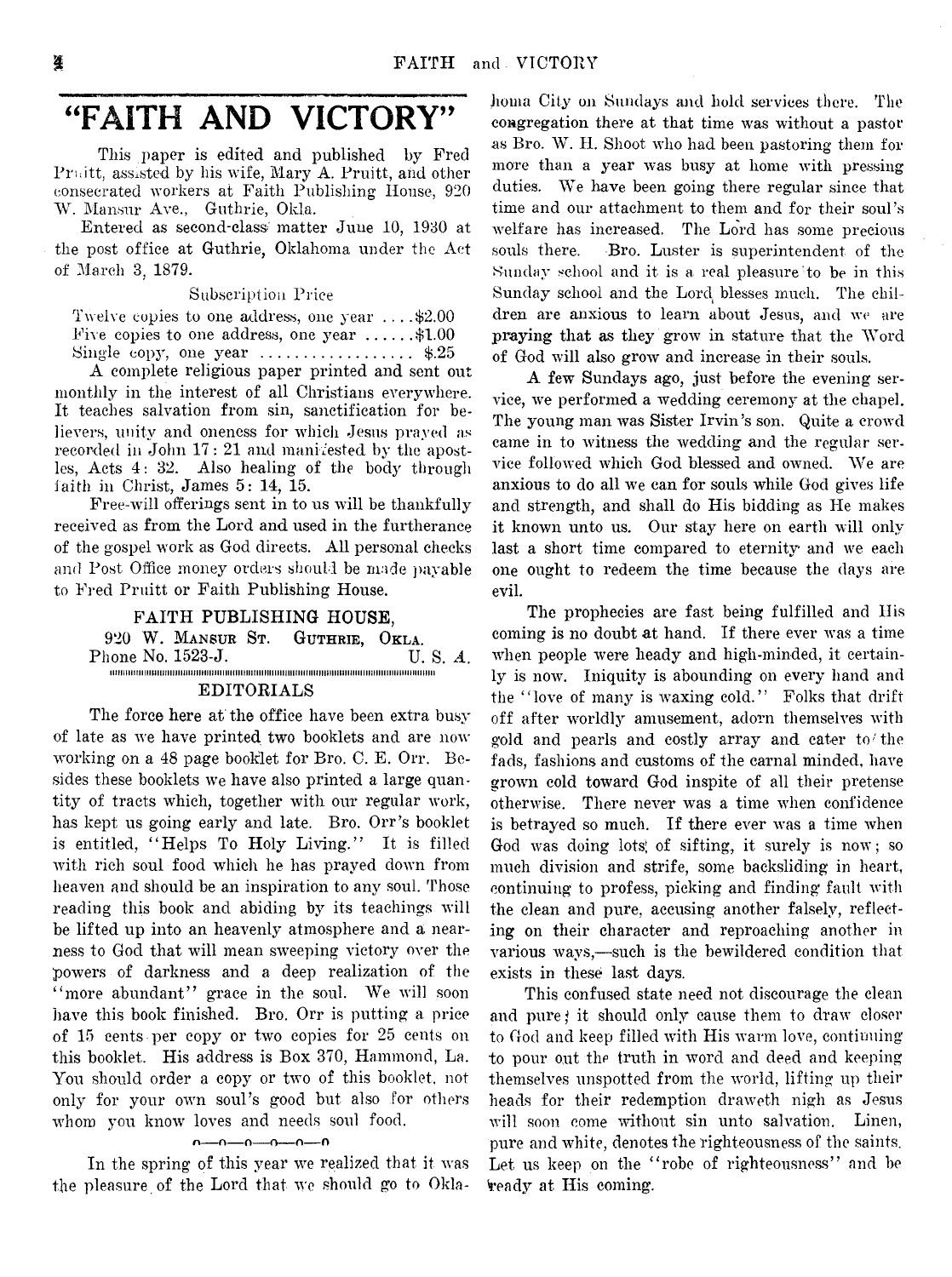We do not know the day nor the hour of His coming; but by observing the signs of this day and age we know His coming is near at hand. Watch and pray,

#### $0 \rightarrow 0 \rightarrow 0 \rightarrow 0 \rightarrow 0$

#### NOTICE

Bro. and Sister Clarence Miles who lives at 147 S. Valencia Ave., Burbank, Calif, desires to obtain a book that used to be published by the Gospel Trumpet Co. entitled, " Bible Readings for Bible Students and for the Home and Fireside." Anyone having this book that they would sell, please write to them about it at once.

## ---------------- o---------------- Meeting Report

The Red Clay, Ga, camp-meeting has come and gone with real victory from beginning to end. Seven were saved, one sanctified, five baptised and the sick healed. Twenty three observed the ordinance of the Lord's house. Ministers present were: W. F. Manuel, L. L. Perry, W. C. Hughs, Paul Clark, R. Justuse, H. E. Evans, and Sister Lottie Joiner. The meeting was well attended from beginning to end with good interest. Some were still seeking the Lord when the meeting closed.  $\qquad \qquad \qquad \text{---}J$ . C. Kuittel.

## —-------------- o---------------- Hennessey Meeting Report

The Hennessey meeting is now numbered with the events of the past, and we are praising the Lord for the way He manifested Himself among us from the beginning to the end.

The saints and friends to the truth met together Wednesday and Thursday to make preparation for the meeting and to erect the tabernacle that everything would be in readiness for service Friday evening, Aug. 29, 1930, which was the first of the meeting. " So built we the walls for the people had a mind to work."

The ministers present were: Bros. Robinson. M. Spears, G. W. Winn. C. S. Forbes, W. I. Miles. Bro. and Sister Johnson was with us the second Sunday of the meeting. We were glad to have Bro. Shoot and wife, Bro. Robert Longley and Sister Taylor (now Sister Longley) in our midst one day of the meeting. They were on their way to a point in Kansas and took a rougher and somewhat longer route just to come this way and meet with the saints in these parts. We were very much refreshed by their presence. W*hnt* will it be when all the saints meet together around the great white throne? Oh it will be glorious.

The Lord anointed His ministers for the messages and the Word went forth clear and plain and to the point. Judgment was laid to the line and righteousness to the plummet. The old devil of course was on the job as *he* always is to hinder but God gave the victory in Jesus' precious name. The saints were much encouraged; some seemed to make a deeper consecration and manifested a desire to be more useful in the work of the Lord and to see the old-time power of love, unity, healing and obedience shown forth among the saints of the Most High God. There are some that stand in need of prayer; please pray for them. Two or three souls claimed their freedom in the Lord and started in the new life. We know that one soul is worth every effort put forth in the meeting. We are desirous that they remain true until the end.

We are nearing the end, eternity is looming in sight. The Lord will soon call some of His servants from labor to reward. Pray for us that we be faithful unto death. Yours in Him, --Ulysses Phillips.

## ---------------- o----------------- Report of Campmeeting

As we look out of our window this September **morning\*, it reminds us that summer is past, also that** the camp-meeting season for this year is ended and **truly many souls that have attended the good camp**meetings at different places will have to say, the har**vest is past, the summer is ended and I am not saved** while others are rejoicing in the love of God and what **they found in Jesus. Truly the camp-meeting here at Springfield was a good camp-meeting, and we be**lieve all present enjoyed the sweet unity and fellowship that flowed from heart to heart. Every minister and saint that were here will be welcomed back to **Springfield next year,** 1931.

The Lord willing we will have the state campmeeting here next season, beginning about the middle of August, Let every one begin to plan to attend. God may take some of us home to glory before that time, but He can fill our places with some one else to carry on His work. I Let us live so near to the dear Lord through the winter that we will help to malre the next season camp-meetings even better than the past.

Truly we shall never forget the sweet spirit that was manifested through the ministers at the Springliel camp-meeting God was seen and felt in the meetings and on the grounds. To Him be all the glory. Pray for us. —Mrs. L. V. Anderson.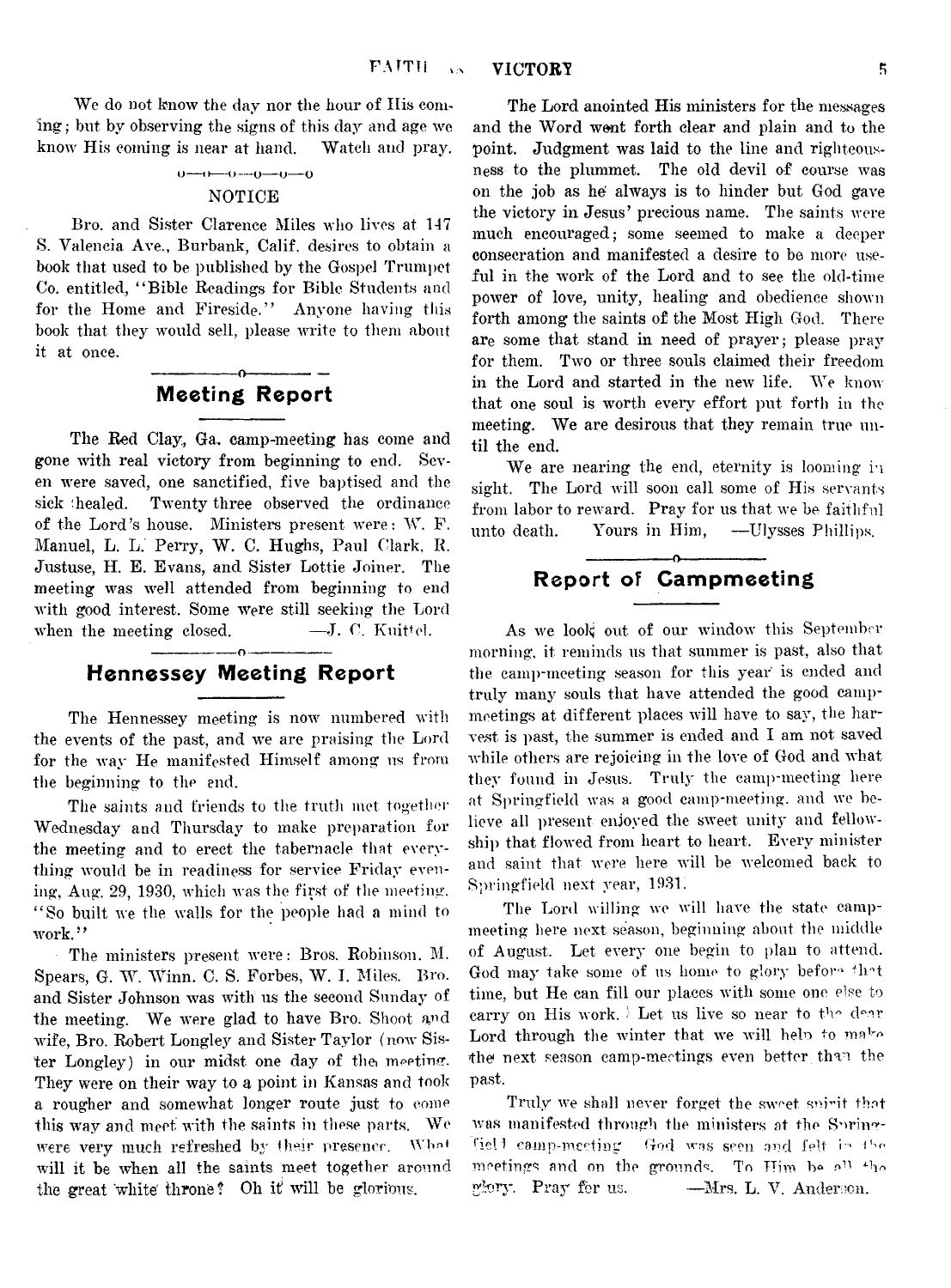The Word of God means very little to those who believe it not and to those who do not believe in the resurrection. To those who have a real heart belief in God, it means all to them. They know that God will execute the judgments written and will bring every deed into judgment whether it be good or bad and being filled with Godly love they go forth with diligence and carefulness to keep His commandments and do His pleasure. They believe that the Word of God is profitable for doctrine, for reproof, for correction, for instruction in righteousness as they know that all scripture is given by inspiration of God. 2 Tim. 3: 16. And being His "purchased possession" they now have a portion of their inheritance and have a deep insured assurance of great riches and eternal comfort and bliss in the world to come. They know that the ways of God are "prepared as the morning," that His plans and purposes will not be changed to suit the whims of men. They desire no friction with God, therefore they humbly and meekly keep all things submitted to Him and just let Him work through them to fulfill His plans and purposes at His good will and pleasure, and thus abide under the shadow of the wings of the Almighty in the secret place of the Most High.

#### o— o— o— o— o— o

Many hundred years before Christ was born as a babe in Bethlehem Isaiah, the prophet of God, told and pictured in word the crucifixion scene and told of the work Jesus would accomplish for man in the shedding of His blood. Isaiah 53.

In the thirty-fifth chapter of Isaiah he gives us a detailed account of the heart condition of man resulting from faith and belief in Christ and His accomplished work on the cross. He says the desert (the heart that is void of spiritual life) will blossom like the rose and addr, "It shall blossom abundantly, and rejoice even with joy and singing," and further says "they, shall see the glory of the Lord, and the excellency of our God." The lame man shall leap as the hart, and the tongue of the dumb sing, water shall break out in the wilderness places and streams in the desert (dry hearts). The parched ground shall become a pool, and the thirsty land streams of water, and also speaks of grass' with reeds and rushes which denotes plenty of moisture. How fully this prophecy harmonizes with the words of Jesus when He says, " But the water that I shall give him shall be in him, a well of water springing up into everlasting life." John 4: 14. Again in John 7: 37, 38 we read, " If any man thirst, let him come unto Me and drink. He that believeth on me as the scripture hath said, out of

his belly shall flow rivers of living water" (speaking of the Spirit which he would give to believers).

The Prophet Isaiah in this same 35th chapter tells us of the highway, the way of holiness; the unclean shall not pass over it, no lion shall be there, (man with a lion nature) no ravenous beast (man with an animal nature, devouring nature) shall go up thereon but the redeemed shall walk there. Bless the Lord, 0 my soul. What a glorious place of rest, joy and righteousness we have in Christ. Isaiah at that time beheld the Church of the living God, the redeem. ed of the Lord and he saw no unclean thing or ravenous beast thereon. He saw the ransomed of the Lord coming to Zion (the Church) with songs and everlasting joy on, their heads: they shall obtain joy and gladness, and sorrow and sighing shall flee away. Let us serve Him with reverence and godly fear.

#### $0 - 0 - 0 - 0 - 0$

Bro. Robert Longley who left several weeks ago for California was married to Miss Lola Lois Taylor, Sept. 28. Sister Lois Taylor came to Oklahoma this summer with Bro. Kuns and wife. They were at the Springfield, Mo. camp-meeting and afterwards visited saints in Oklahoma. She was in our home several days and we all appreciated her gentle and Christlike ways, and believe that God has joined this couple together. Having been intimately acquainted with Bro. Longley for years we feel assured that he will be all that a husband ought to be to a wife. From our acquaintance with Sister Lois Taylor we believe that she will in turn be all that a wife ought to be to a husband,! thus assuring them a happy married life. The "Faith and Victory" family join their many friends and near kinsman in wishing and praying God's blessings to be upon them for a long joyous, peaceful and godly married life.

#### $0 - 0 - 0 - 0 - 0$

On another page of this paper you will find a letter from Sister Elsie F. Connelly who is the author of the forty-eight page booklet entitled, " How Do I Look?" We printed two thousand of these booklets for her and God is making them a blessing to many souls. If you have not secured one of these booklets, you should do so at once as it teaches clear Bible truth which every Christian ought to know. There is no question in my mind but what the Lord moved upon this Sister by the Holy Ghost to write this book to give to His people the truth which they are in great need of in these perilous times. Write her a letter, enclosing a small offering for one of these books; read it and pass it around to your friends in Christ. If you want to do a good work for the Lord order a.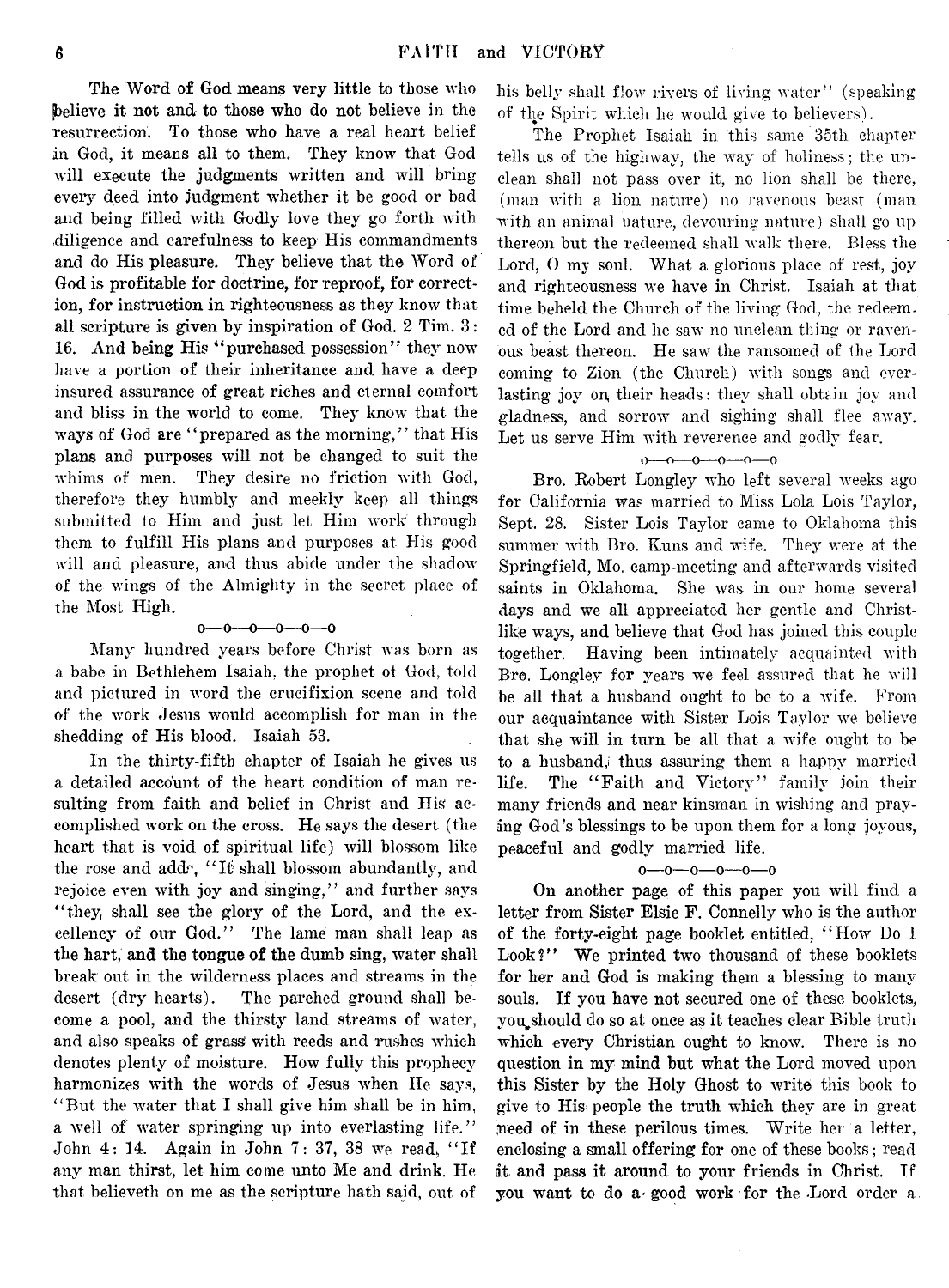#### Assembly Meeting Notice

The Assembly Meeting of the Church of God will be held in Springheid, Mo. at the Saint's chapel, 777 S. Lexington St., beginning November 28, 1980 and last ten days or as long as the Lord may lead. All pray that God will give a good meeting.

There are only a few saints here, so any one wanting to help bear expenses in this meeting can send meat, eggs, butter, fruit or money to H. G. Fletcher, 731 S. Missouri Ave., Springfield, Mo. Phone no. 4510 W. —Mrs. L. V. Anderson.

#### -----------------o----------------- OBITUARY

" Funeral services were held Wednesday afternoon for V. M. Threlkeld, aged 79, who died Tuesday afternoon (Sept. 2, 1930) at 3:30 at his home in Russellville, Ark. The last rites were conducted at the home by L. L. Riiey, and interment was in Oakland cemetery.

Bro. Threlkeld was born in Greenville, S. Car.. May 9, 1851, and came to Arkansas at the age of 21. •He was married on May 18, 1887 to Miss Margaret Alford of Malvern, Ark. He was a surveyor for the old Little Rock and Fort Smith railroad, and for 34 years had been land agent for the Missouri Pacific lines until his retirement on pension three years ago. He had made his headquarters in Russellville for fifteen years or more and continued to live there after his retirement.

He is survived by his widow, two sons and two daughters. One son, Deane, of Seattle, Wash, was unable to attend the funeral. The other son, Willis, and two daughters, Grace and Della, reside in Russellville.

We were personally acquainted with Bro. V. M. Threlkeld of Russellville, Ark., and know him to be a devoted Christian, very kind and gentle in his ways, being active in the service of the Lord.

His daughter, Grace Threlkeld, in writing us concerning her father, said, "He was always ready to help the needy, he was always seeking to help others to a better country (that is an heavenly one) as well as in a temporal way, he was dear in the home, he was a meek man, he had a reproof for foolishness and believed in keeping busy with the Lord always in mind, doing as unto Him."

Though our Brother has passed on, yet his deeds of kindness and love will continue to be impressive upon the minds and hearts of those who knew him, therefore his works will not cease with his earthly stay but will live on, and through his faithfulness to

God others will follow him to that bright happy home ,where the weary are at rest and where there will be no more signs and tears, heart acnes and partness.

We implore the biessings of God upon the ranny that they may so live and honor Unrist tnat they will be an unbroken family in heaven.

#### OBITUARY

Sister Maud May Hoxie was born in Cedar Rapids, Iowa April 2, 1874. She departed this life to be with Jesus Aug. 31, 1930 near Whittier, Canr.

In early life she was married to Arthur Granam and to this union four children were born: Lubbie, Olga, Merle and Pearl. All were at her bedside except Libbie when the end came. Later on in 1912 she was married to William Hoxie and one daughter was born to them, Eunice.

Sister Hoxie during her sickness gave her life to God and received forgiveness of her sins. She became reconciled to all the will of God, and many times God did touch her body and encouraged her soul. Her patience during her affliction has been an inspiration to the saints.

Text used was Psa. 116: 15. Funeral was conducted by the writer, assisted, by Bro. A. S. Kriebel. She was laid to rest in Little Lake cemetery to await the resurrection morn. — E. M. Zinn.

# A Fatal Mistake

There is a little tract written entitled, "I Am Not Going To A Christless Grave, Are You?"

Now there are many who will say in answer to that question: " No, I am not going to a Christless grave," and their reason for thinking so is, that they are "Church members", have been baptized, confirmed, take the communion, etc. But while these things are all right in their place, they are not the *new birth*, without which we can never enter the Kingdom of God. John  $3:3$  -7. We may observe all these rites ever so religiously and yet be without *life.* "He that hath the Son hath life; and he that hath not the Son of God hath not life," (1 John 5: 12) whatever else he may have.

We meet people on every hand who, to quote from one of the speakers at a recent Convention, " are being cheated and deceived by imagining that because they have been brought into some kind of outward and official relationship with the Church of God, therefore, somehow or other they are all right for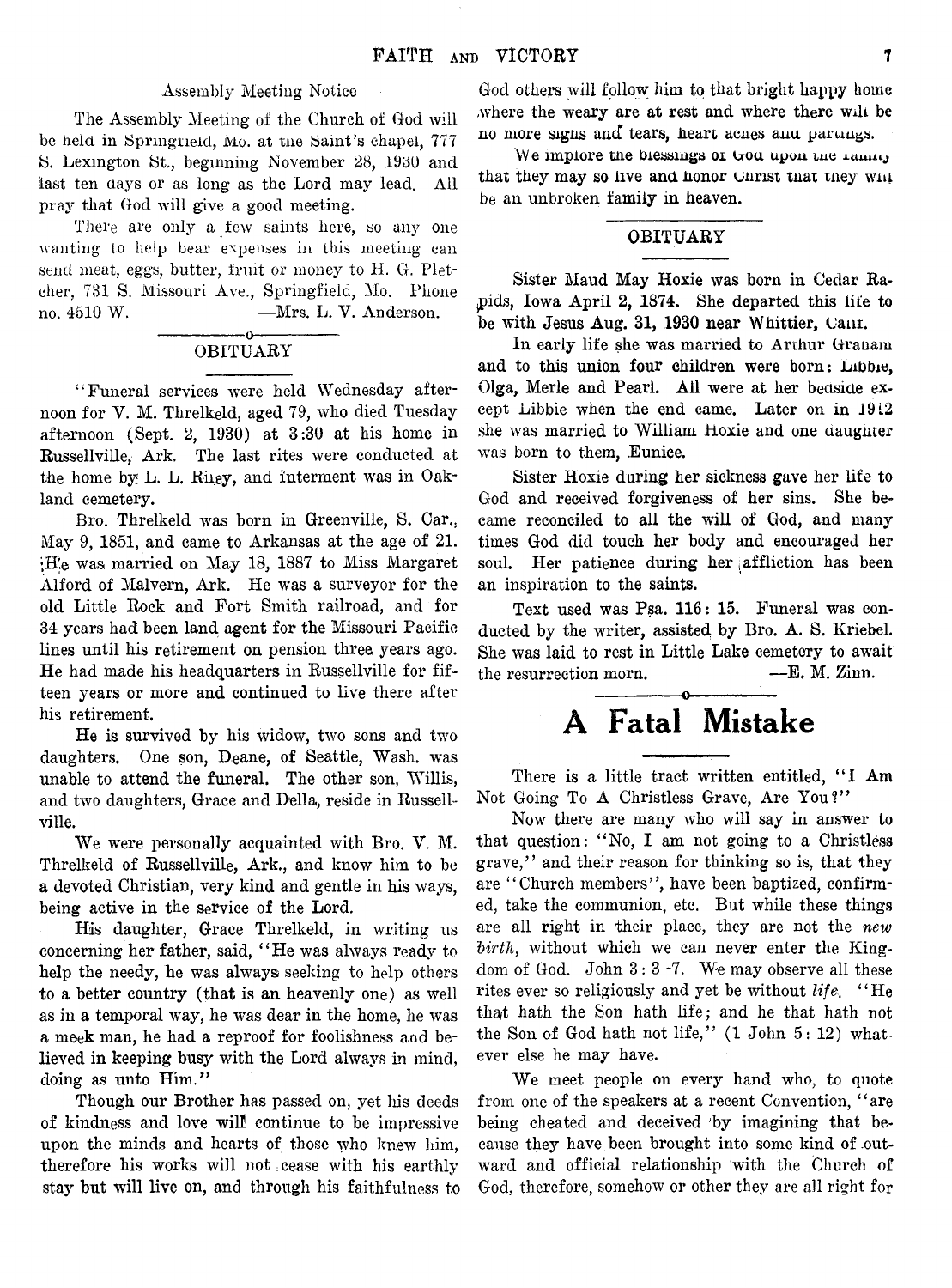time and eternity." "I am sure," said the speaker, "that there are crowds of people in our churches and chapels who are going down to a Christless grave, because they are fooled by this monstrous doctrine of baptismal regeneration. ' *'*

The new bitth is brought about by receiving Christ by a definite act of faith on our part. Have you received Him? "As many as received Him, to them gave He power (or the right) to become the sons of God, even to them that believe on His name: which were born, not of blood, nor of the flesh, nor of the will of man, but of God." John  $1: 12, 13$ .

"As ye have received Christ Jesus the Lord, so walk ye in Him " Col. 2: 6. When we have experienced the new birth, we not only have Christ in us, but we are in Him, and " if any man be in Christ, he is a new creakure (Creation; margin R. V.) : old things are passed away; behold, all things are become new. And all things are of God" 2 Cor. 5: 17, 18. Has this change taken place in you? It is something radical and practical. Have you been made over mew?

What about worldly pleasures: the theatre the dance, the pictures, and other places frequented by the ungodly ? Are you to be found among them (the ungodly) seeking enjoyment? We cannot be in favor with God or please Him, and have any "fellowship with the unfruitival works of darkness" Eph.  $5: 11$ . " What fellowship hath righteousness with unrighteousness? and what communion hath light with darkness?  $\dots$  Ye are the temple of the living God..... Wherefore, come out from among them and be ye separate, saith the Lord, and touch not the unclean thing; and I will receive you, and will be a Father unto you, and ye shall be My sons and daughters, saith the Lord Almighty." 2 Cor. 6: 14- 18.

This promise will never be fulfilled to us except as we whole-heartedly renounce the things that are sinful and worldly. "Ye cannot serve God and Mammon." Matt  $6:24.$  "Be not conformed to this world (or age)." Rom. 12: 2. Satan is the god of it. 2 Cor. 4: 4. Shall I conform<sup>\*</sup>to that of which Satan is the god? " But be ye transformed." If words have any meaning at all, this word means that our entire being should undergo a complete change.

Now if you are conscious that you have not ex**perienced the things spoken of in this article,** will **you not** begin by **repenting of** all your sins—turning from **them** to God— and receiving Christ as your personal, indwelling Saviour? He is waiting **to** come **into your heart if you** will but **open the door.** " Behold, I stand at the door, and knock; if any man hear My voice, and open the door, I will come in to him, and will sup with him, and he with Me." Rev.  $3: 20$ . Let Him in today, "Behold, now is the accepted time; behold, now is the day of salvation." 2 Cor.  $6:2.$  —E. C. Rimanoczy.

-----------------o----------------

Cushing, Okla., Box 1112, -Dear Bro. Pruitt: Acknowledging receipt of yours of the 8th inst. containing your good tracts, request for booklets, and splendid offering, I hereby express to you my sincere thanks and appreciation of them all. The booklets are being forwarded under separate cover. I certainly appreciate your splendid co-operation in the distribution of these booklets. May the Lord reward you abundantly.

Your notice printed in the August number of Faith and Victory inviting your readers to send for this booklet, "How Do I Look?" has met with a splendid response, and requests for booklets have come to us from California to Newfoundland, and from Louisiana to Dakota, and every request has been met hv sending one or more booklets according to requests made and our best ability. Some have accompanied their requests with offerings, for which we are very thankful although lack of time and extra expense have prevented a personal acknowledgement of each one. We are sorry that we are unable to send a personal greeting and answer to every one who has written us so kindly. May God's richest blessings rest upon each one of the readers of your paper and our booklet, and may the Holy Spirit rightly interpret the meaning to each reader. Will you please say to your readers that *we* still have some of the booklets on hand and are continuing to send them upon request. With reference to the offerings to aid in continuing the publicaton of "How Do I Look?", we wish to make it clear that no offering is too small to be acceptable, and only a few cents in coin or stamps will help to print another or send one to someone else who needs its message, and will be scarcely noticeable to the donor, yet lightening our financial burden of publishing and distributing.

Surely the world is sick with sin and may God bless and sustain those *who* carry His message of salvation, and as one such, may your reward be a goodly portion from the Master.

Your Sister in Christ, —Mrs. Elsie F. Connelly

Those whose sins **are** not **co\7ered by** the **blood** of Christ will not have on a wedding garment.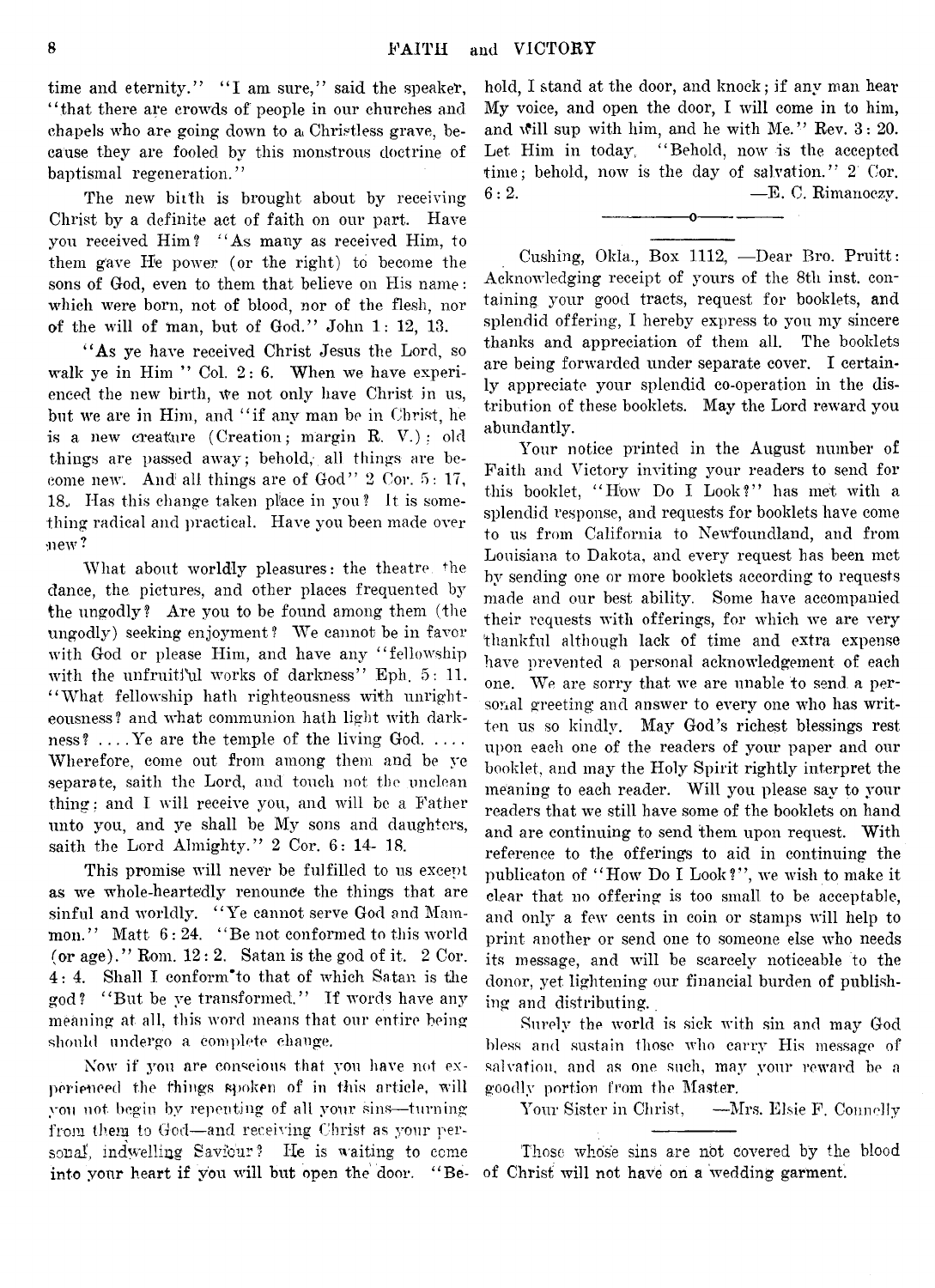## Lifts Along The Road

(Mark 10: 45) Would you make your life a blessing? Help to lighten someone's load:— Like the kind, the "Good Samaritan," Give a lift along the road!

Jesus ministered to others—-- *\* Bade us follow where He trode; Bade us lay up treasure yonder Ere shall end life's short, short road.

Haste, then, selfish ease forgetting, And your comfortable abode, Gather gems for your new mansion

Giving lifts along the road!

With a tender hand go rescue Precious souls that stray from God: Tell poor wanderers Jesus loves them, Died to lift from downward road.

Go with messages of comfort: Wipe the tears that long have flowed

While you heeded not—nor pitied :— Give a lift along the road!

Just a word of yours may lighten Hearts bowed down 'neath unseen load:—

0 give it now! with love's compassion, Give a lift along the road!

Just a smile,—a touch that lingers,— Just a gentle, heartfelt ode

Lifting with love's own persuasion,— How we need them on the road!

E 'en from couch of pain and suffering, Lessons learned 'neath sorrow's probe, Prayerfully passed on may lighten

Countless tried hearts on the road.

Reach not, then, for stars above you— Missing gems near your abode. You will find the choicest jewels

At your feet-along the road.

Soon beyond recall will vanish Opportunities bestowed

For the gathering of treasures—- Barren, soon, will be the road.

Soon the mystic veil of evening Will ehshroud your still abode:— Soon you'll hear no voices calling For a lift along the road.

—Annie Lind-Woodworth.

#### 0 0 0 CORRESPONDENCE

Aquashicola, Pa. — Dear Sister: Will again write in answer to your letter a few lines with the greetings of love in our precious Saviour's name. 0 how wonderful is He. Glory to God. The blood-besprinkled way, the living way, the true way, and the way of the cross is my way. Satan comes to annoy, to bother, to hinder but he cannot stand an exposition of the blood of Christ. A clear-ringing testimony as to the power of that blood, he fears more than the attack of a legion of archangels. He turns pale at.every view of Calvary. He cannot stand the flowing wounds; they are the signals of his retreat, and trembles in the presence of the blood-besprinkled Warrior. We are overcomers by the blood, of the Lamb. Thank God.

Just *now* I cannot attend the camp-meetings, but I am always glad to hear the reports. Was pleased to hear that the camp-meetings were so good; hope many found peace in God.

God's Word is the word of life, although some would destroy it, but this would make much trouble and expense, as such a man would have to be a world traveler and millionaire, if he could get them at a dollar a Bible, and go among the head-hunters of Africa, and the cannibals of the South Sea Islands, even into the far interior where the white man never trod, for Bibles are there, **brought** from, some mission station by a half-naked savage, and they often find them worshipping the Book, though they know not the God of the Book, and many not for sale at any price.

Jesus said, " Heaven and earth shall pass away, but my word shall not pass away." Even if they do try to rip and tare and chop it to pieces by taking out sentences, lines out of verses, verses out of the chapters, chapters out of the books and books out of the Bible, we still have the grand old Book. Praise God. I am acquainted with such. I saw a Bible that a man preached on or out' of made up with just such verses and chapters that he liked. They may hammer away if they must. God's anvil wears the hammers out and the anvil- still stands.

In Jeremiah it makes an X-ray of the heart and reveals "That it is deceitful above all things and desperately wicked." It writes man's history, but without an apology; it says, "Behold, they were shapen in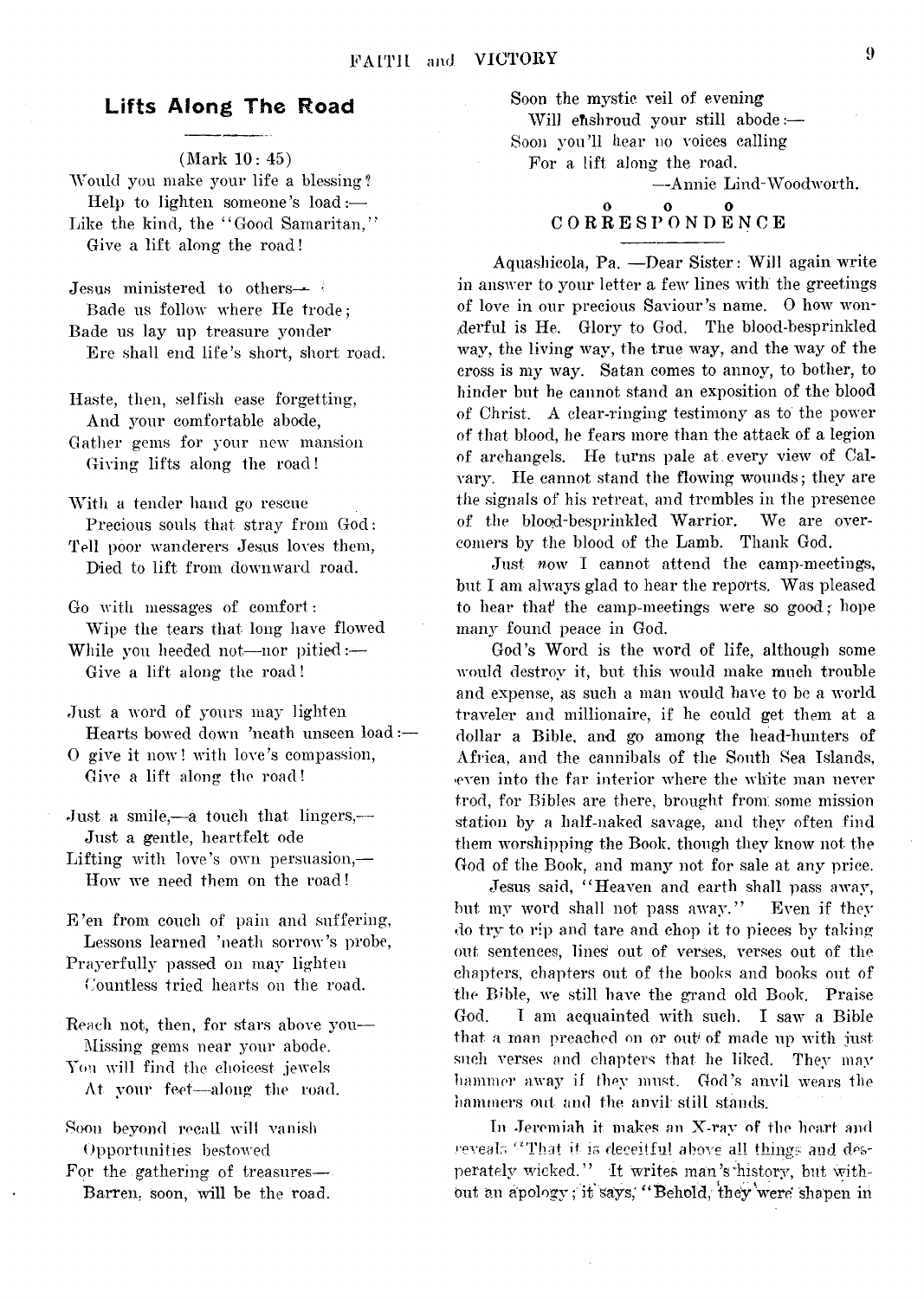iniquity and in sin did their mother conceive them; they go astray as soon as they be born, speaking lies, they are altogether become filthy; there is none that do good, no, not one. Their throat is an open sepulchre; with their tongues they have used deceit; the poison of asps is under their lips: Whose mouth is full of cursing and bitterness. Their feet are swift to shed blood, destruction and misery are in their ways. There is no fear of God before their eyes and the ways of peace have they not known, for all have sinned and come short of the glory of God."

Once I read this to a party as we were talking about the Bible. They are peeved today about it. Men hate this Book because it tells them what they are, and does not do any retouching. Their blots, sears, wrinkles, or blurs are not covered; it prints the picture true. It never flatters, never praises, for natural endowments often derides his wisdom; it never apologizes.

But to those who will receive it, it is a Book of mercy, it will give a new heart, a new spirit, and a new life. David heard this message, submitted to the operation, and we can hear him shout, " My heart is fixed,  $0$  God, my heart is fixed." Thank God, and so is mine. ——Mrs. W. E. Heller.

O o 0 o

Faith Pub. House: I received your card. I want to tell you how happy I am since I took Jesus for my Savior.

I am a victim of T. B. and have been for two years now. I will just tell you a little about it. We had a nice home here, and last year, Aug. 29, 1929, we gave up our home. I was so sick and coughed all the time, so we went to Phoenix, Ariz, I wasn't living a Christian life and it seemed I got worse all the time ; we were there eight months. We thought perhaps Calif, would be better so we went over to Los Angeles and in one week I lost six pounds. We were there just one month, then we came back here. I went right away to a T. B. specialist and he said I had to have rest and they sent me out here to the county hospital, May 12, 1930, and I layed here about a week, and one night I said God healed me when 1 was a baby and He can heal me now, so I prayed for God to take the heavy feeling off my chest and I prayed up in the night and it seemed like all at once it just lifted right off me and could feel it go. A good Bro. and Sister came and anointed me with oil for healing. I have improved so much since I found Jesus, and I look back now and see that all we gave up and lost for going to Arizona didn't need

to be, for if I would have had Jesus in my heart I wouldn't have went away. I would have known He would have healed me right here. I am so thankful for what He has done for me. I had to be put thro' some awfully hard tests before I would listen to His call. But I know now that Jesus will hear and answer my prayer.

Oh, I get so much enjoyment out of my Bible and papers. That is all I want is just good true religious papers and I know God will heal me. I want you to pray for me and send me any thing that will show me the right way and will help me, for I want to be a true child of God. I will remember you in my prayers. —Mrs. K. C. Johnson

 $\Omega$ oooo To the dear saints scattered abroad: Again I greet you as I feel somewhat impressed to write you land to let you know of my freedom in Christ. Today finds me enjoying the fullness of Christ after being in the Minister's meeting at Tulsa, and in the Boley meeting. Now that I am here thinking about the people of God and His goodness, it takes my mind back to the day when He spoke peace to my soul, when He turned my darkness to light, and put within me a desire to do His will. Many have started, some have fainted and some are still in the race, and some have finished, and by His help and grace I mean to finish the work He has given me to do.

Brethren, whatever we do, let us get the mind of Christ. We read in St. John 21: 3, Simon Peter says, I go fishing; they say unto him, we also go with thee, and we are made to see that they caught nothing. The same thing is happening now with some of us. Dear saints, let us stop following one another, and follow Christ. If Christ is not especially leading you, stay where you are and work for Him, and whatever is right He will pay, for the harvest is truly ripe but the labors are few. Let us be steadfast and unmovable, for the time is coming when every man's work will be tried by fire. Ministers, I do feel like warning you to preach the Word, be instant in season and out of season, for ye are His messengers to warn the righteous that they sin not and the unrighteous to flee from the wrath to come.

I have not been able to find anything here, but sin in its highest form. I will always be glad to hear from all of the dear saints and ministers at all times.

Your Bro. in Christ,  $-$ S. E. Smith.

120 Northland Ave., Buffalo, N. Y.

0 0 0 0

Alma, Mich. - Dear Sis. Pruitt: A few lines in Christian greeting. Hope this finds you all well and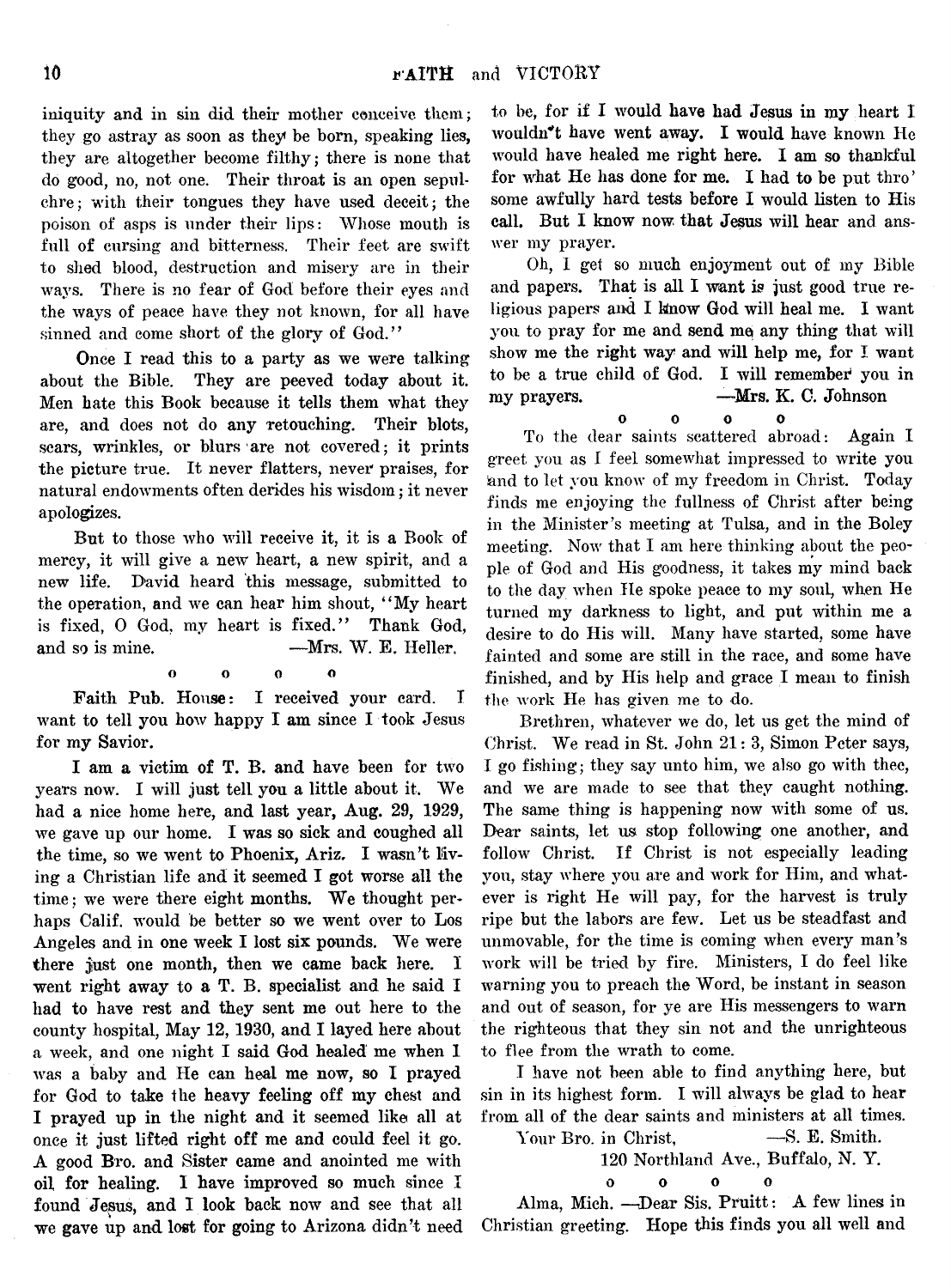happy in Jesus. It means much for a soul to be 'kept' these days, but thank God when one gets saved it takes the desire for sin out of our hearts and we no more want to do it. " Our affections are centered above." We then love to read the Bible and other spiritual books. Our example of a holy life is needed in this wicked and ungodly age. Sometimes it seems like we aren't amounting to anything for the Lord, and the enemy would discourage if he could but may we live a sincere Christian life without offence toward God, being filled with the fruits of righteousness and thus glorify our heavenly Father.

By His grace I mean to stay by the Bible way. The way of the cross isn't growing popular these days.

Trust the Lord is supplying, keeping and anointing for service where ever His Spirit leads you.

Your Sister in Jesus, -Hazel Mann.

o o o o

Anson, Tex. —Dear Editor of " Faith and Victory" and Brother in Christ Jesus: I am writing you because I think I have something good to write.

Last May I gave a young man a tract, "Fortyeight Hours in Hell." He was a man who had never made any profession, and the next time I met him I could tell that he was very much bothered, so I gave him some more tracts about the middle of this month, and also he was baptised then.

I gave the tract, " A Strange Dream" to a lady and she read it in the presence of seven other ladies. The next morning one of them called her over the phone and said she wanted one of those tracts; said she could not sleep last night for thinking about it.

Send me another bunch of those tracts. I will close with love to all in Christ Jesus. —E. 0. Wyatt

## Candidates For The Mission Field

The daughter of Dr. Arthur T. Pierson, who laid dowrn her life in the missionary work in India, wrote her brother, a prospective missionary, the following weighty counsel:

"I write words for you to ponder and pray over. Do not go to any foreign field until you know beyond a doubt that God Himself sent you to that particular field at that particular time. If you marry any mission field in haste, you will repent at leisure. There is a romance or halo about being a missionary, which disappears when you get on the field, I assure you.

"And, believe me, from the first minute you step upon shipboard upon your way to a foreign field, the devil and all his agents will attack, and entice; and ensnare you, or try to do all these, in order to defeat the purpose for which you cut loose and launched. Nothing but the fullness of the Holy Spirit will  $\alpha$  carry any one through; and if you do not know that you have received this, do not fail to obey the command to "tarry until ye be enbued with power from on high."

" Believe me, the foreign field is already full enough of prophets that have run, and He did not send them. Because of this, things are in a bad state in India, in the missions themselves.

"If you know beyond a doubt-and you maythat God is empowering and sending you there and now, go and fear not, and when through days, months and years of suffering that are sure to come in this cross-bearing life, the questions arise again and again, ' Why is this? Am I in God's path?' The rock to which you will hold in this sea of questionings and distresses is, 'God sent me here, I know beyond a doubt, therefore I may go on, fearing nothing, for He is responsible, and He alone.'

"But if you do admit, 'I do not know whether He sent me or not,' you will be thrown into an awful stress of mind by the attacks of the great adversary, not knowing what will be the outcome, and you will find yourself crying out, 'Oh, that it were time to go home! What a fool I was to run ahead of the Lord.'

" Do not think, my brother, that God sends us to the field to sweetly tell the story of Jesus, and that is all. He sends us there to do what Jesus came into the world to do—to bear the cross. (Matt. 16: 24). But we will be able to trudge on, though bowed under the weight of that cross of suffering and even of shame, if our hearts are full of Him, and our eyes are ever looking upon the One who is invisible, *the tOne who sent us forth* and therefore will carry us through.

"I pray that this message may shake in you all that can be shaken, that that which cannot be shaken may remain on the Rock of Ages." *— The Christian.*

# The Church of God

The Church of God is a spiritual institution built by the God of heaven and we can boldly say that it came from heaven. It was prophesied, by Daniel the prophet that the God of heaven was to set up a Kingdom, and it was to stand' forever. See Daniel 2: 44. In the Book of Revelations we find written that John saw the holy city, new Jerusalem, coming down from God out of heaven. Rev. 21: 2. "And he carried me away in the spirit to a great and high mountain and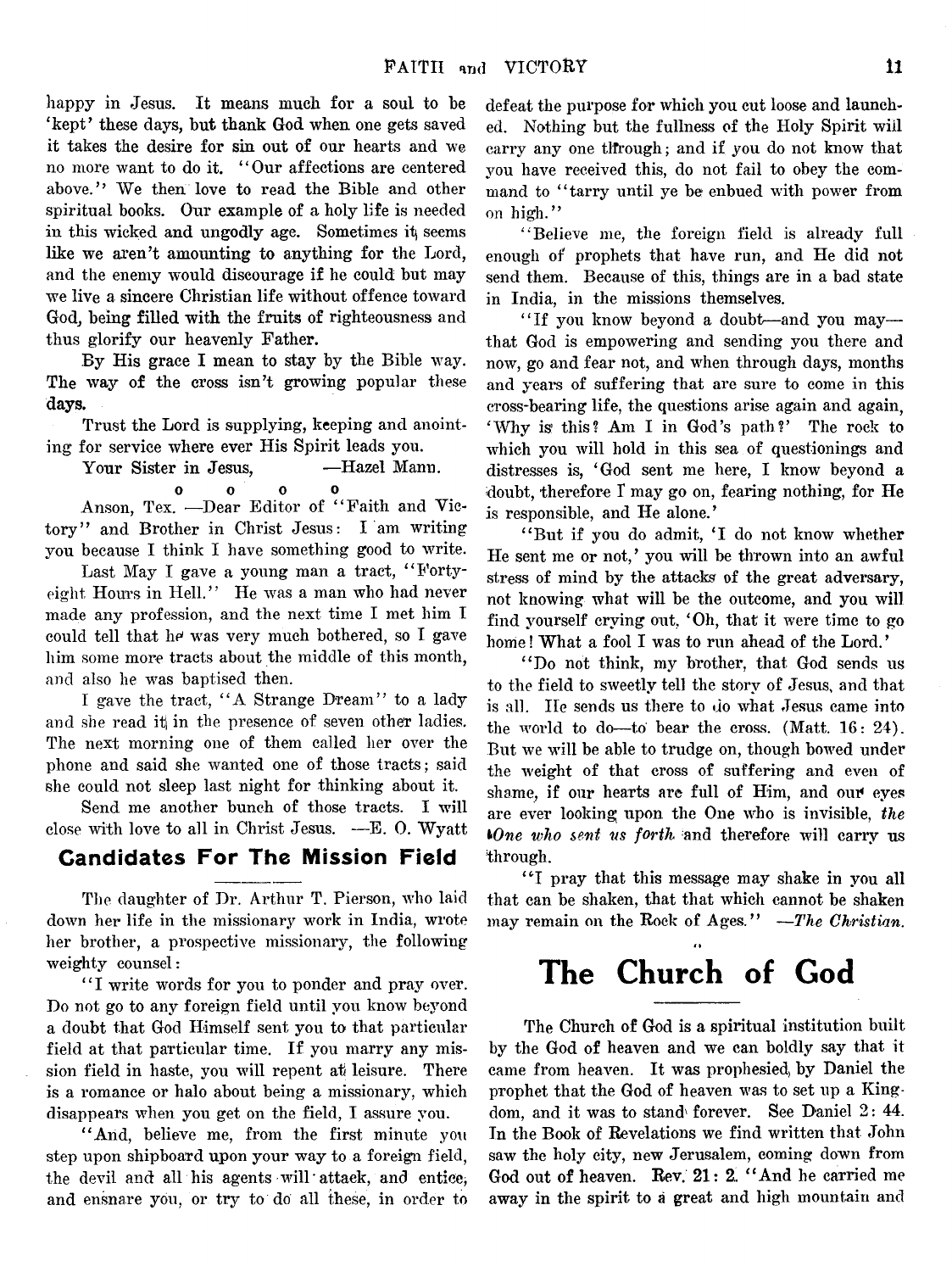showed me that great city, the holy Jerusalem, descending out of heaven from God; (verse 10) new Jerusalem which cometh down out of heaven from God." Rev. 3: 12. Some infer from these texts that a literal city is yet to descend upon the earth which shall be the future home of the saints for one thousand years. These are false ideas for the Word of God no where teaches a millennium, but it contrariwise teaches that "here have we no continuing city." Heb. 13:14. If all who believe the millennium heresy would read carefully Rev. 21: 9' where the angel tells John that the heavenly Jerusalem is the bride, the Lamb's wife, and also the 12th chapter of Hebrew they should be able to see their mistake. Here in Heb. 12: 22, 23 Paul identifies the " heavenly Jerusalem" with the Church of the first-born, and the general assembly of the saints. The Church is therefore the very city that John saw descending from heaven. Some may not believe the Church is of heavenly origin when they consider that it consists of men and women. To those we would say, it is because Jesus is its foundation, builder, head and door, and the Holy Ghost is its leader, teacher and sanctifier all of whom are from heaven. It is of heavenly origin because all its members are born from above; Jesus founded His Church in unity. The Word saith concerning Her, my Dove, my undefiled is but one. Solomon, s Songs  $6: 9$ . In John 17: 17 He prayed for their sanctification which makes all God's people one in Him. When the day of, Pentecost was fully come they were all with one accord in one place, (Acts 2: 1) and the Lord added to the Church such as should be saved (verse 47). To what. Church were they added? To the Church of God. Sec Acts 20: 28, Col. 1: 18. There is but one body or Church in Christ, for as we have many members in one body, and all members have not the same office; so we being many are one body in Christ, and every one members one of another. Rom. 12: 4, 5. This Church is also a sanctified and glorious church;—unto the Church of God which is at Corinth, to them that are sanctified in Christ Jesus, called to be saints.  $(1 \text{ Cor. } 1:2)$ . Christ gave Himself for this Church. Husbands love your wives even as Christ also loved the Church, and gave Himself for it, that He might sanctify and cleanse it with the washing of water by the word, that He might present it to Himself a glorious Church, not. having spot or wrinkle or any such thing but that it should be holy and without blemish. Eph. 5: 25-27. God does not add members to any other so-called churches. This is the one that He purchased with His own blood.  $\leftarrow$  F. M. Fowler.

## **SEPARATE THYSELF UNTO GOD**

At present tnere is quite a stir among many precious souls who have been, in some degree, following along with the " Trumpet drift." They see the hopelessness of any reform! that would get them back into the 'old paths,' and they are looking for fellowship with those who have stood firm for the radical teachings of Bro. D. S. Warner. The worldliness with human arrangements together with adornments and wresting of the scriptures has disgusted and sickened many God-fearing souls and they long to be loose from the whole corrupted thing. Our prayer is that they will make a clean sweep of the whole thing and dump all the rubbish and come clean and clear for God. The "liberty of conscience" doctrine as taught and practiced by many has been a damnable thing to the 'family of God.' The children of God do have a liberty of conscience but not beyond, the plain written commands of God. When we are saved from our sins God gives us a heart of flesh (a tender heart). Our conscience is tender toward our Father in heaven, and oh how anxious we are to obey His commands, to keep His word, to please God always: and our heart is kept tender by continuing to obey His word. But when folks begin to ride over His commandments in seemingly small things it tends to harden the heart or sear the conscience, and thus they drift on and on, wresting the scriptures from their clear simple meaning to justify themselves in their folly, bringing swift destruction upon themselves and those who follow and imbibe their false doctrine.

John the Revelator saw an angel come down from heaven and he cried mightily with a strong voice. saying, "Babylon the great is fallen, is fallen, and is become (not going to be) the habitation of devils, and the hold of every foul spirit, and a cage of every unclean and hateful bird." Rev. the 18th chapter.

After this voice had been crying he heard another voice from heaven saying, " Come out of her My people, (those that are really God's) and be not partakers of her sins, and that ye receive not of her plagues." Rev. 18: 4.

God is calling His people to separate themselves from tevery human movement which harbors and fosters pride, worldliness, big I's, self-praise and fleshly gratifications, giving power to lord it over God's heritage, that they may he free to be led by His Snirit. to carry or aid in carrying the truth to needy souls. He wants His people to be " a city set on, a hill that cannot be hid." The truth is light and if we hold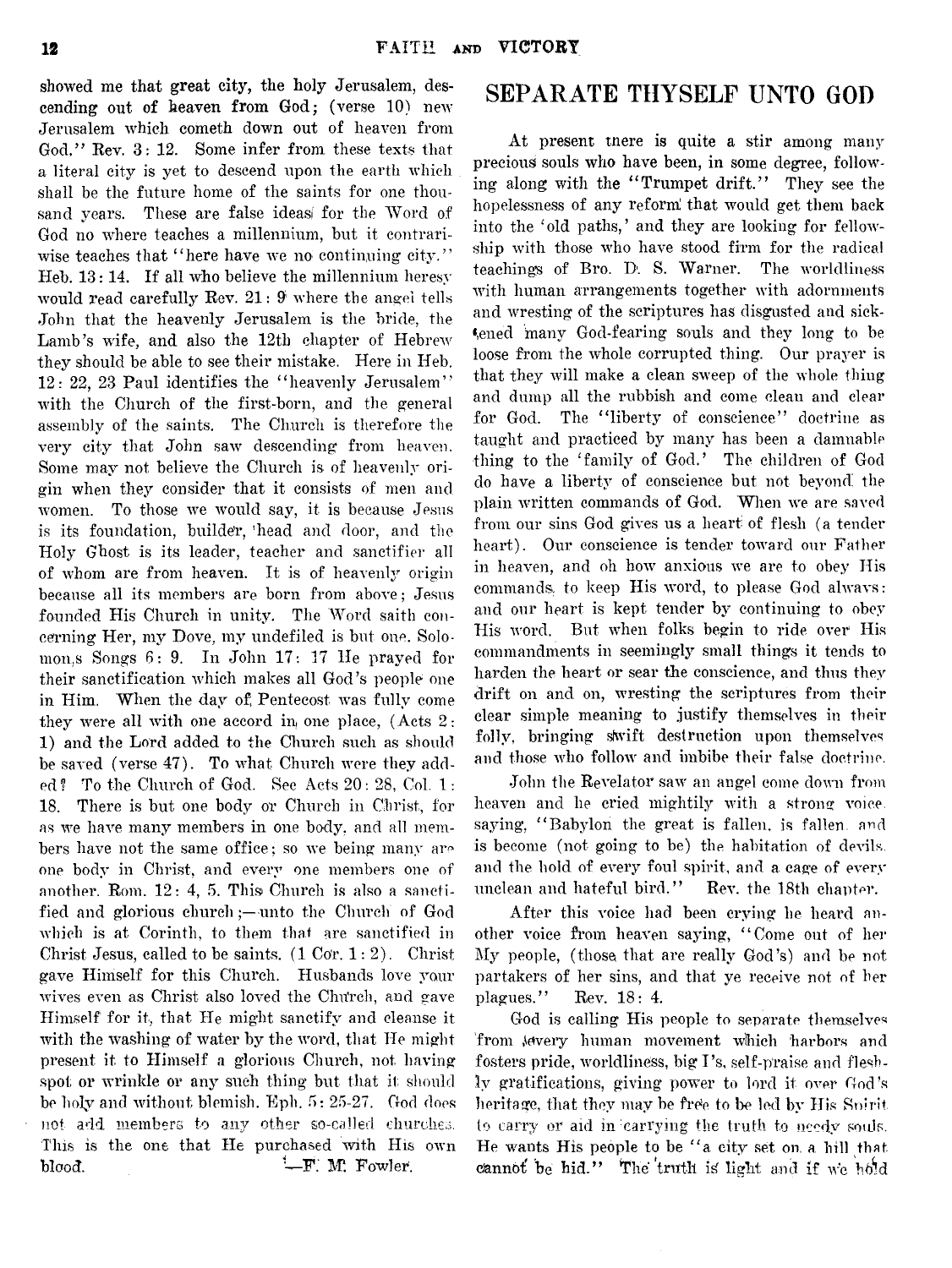the truth in unrighteousness it cannot shine out to the souls of men. Those who are seeking and longing for cleanness and holiness are looking for those of that type. Natures of like nature will flock together. When the carnal nature is destroyed through faith in the blood of Christ, we are then given the Divine nature, and all those who retain the Divine nature will naturally flock or flow together; they will have love one to another and by this all men will know' that we are His disciples.

There never was a time when there were so many slimy, Satanic powers at work as at present. Satan is transformed into an angel of light and his preachers are preachers of righteousness, all claiming to be •prophets of God. I was waiting for my car at the street car terminal in Oklahoma City one Sunday morning, and I noticed an old man with gray whiskers sitting on a seat with some mottoes in his lap. I went over and took a seat by him; after speaking to him concerning the mottoes 1 handed him a Faith and Victory paper and he said, " What do T want of that?" I told him that it taught the truth of the Bible and it would do him good to read it. He said, "I have the Bible up here," (pointing to his head) and as we talked on he said, " You don't believe the Bible." I said, yes, I believed every word in the Bible. He said, " You remember that Jesus says, ' whosoever liveth and believeth in Me shall never die;' do you believe that?" I told him, yes, I believed that, and he just hooted about it and said that " people were dying all around us and I would say that I believed a statement like that." I tried to reason with him and tell him when a man believed in the Lord that he was born of the Spirit and was spiritually alive and would live on spiritually speaking even though this body did dissolve and go back to dust, but it was all darkness to him and yet he declared that he had the Bible in his head. If he would get the truth of the Bible down in his soul by being born of the Spirit, then he could understand and discern spiritual things. He was very zealous of his doctrines and belief of the Bible, and no doubt would get some to believe as he did and thus keep them away from the truth that sets men free. He pulled a book out of his pocket and showed to me which he said' the Lord Jesus Christ had written. The devil has books that he makes people believe the Lord wrote or was the author of. The most damaging doctrines in the world today are from those who claim to be Christs or believers' in God; thus many are saying, "I am Christ."

Today we were reading after a man who is very

prominent in Christendom as a writer and he was writing concerning the great Image that Daniel saw in a dream and he concluded by saying that the ' ' Stone that was cut out without hand that smote the image and smashed it to pieces" represented Christ when He would come from heaven and destroy the earthly kingdoms and set up His kingdom on earth. The poor man did not have discernment enough to know that the "Stone eut out without hands" represented Jesus who was born of the virgin Mary, conceived by the Holy Ghost, given of God and fulfilled the preaching of John the Baptist who taught the people that the "Kingdom of Heaven is at hand." Matt. 3: 2. After Jesus was tempted in the wilderness He came forth with conquering power and begun to preach and say, " Repent, for the Kingdom of heaven is at hand." Matt. 4: 17. When He sent forth the disciples He commanded them to preach, saying, "The Kingdom of heaven is at hand." Jesus set up His kingdom in the hearts of men that believed on Him ; it was a kingdom of peace, righteousness and joy in the Holy Ghost. Rom. 14: 17. Those who are truly born of the Spirit are in His Kingdom ; they are reigning with Him in this life. We notice that Daniel saw in his vision that the feet and toes were part of potter's clay and part of iron. The legs and feet which were of iron and clay represented the Roman kingdom which was in great power when Christ came on the scene. The potter's clay in the feet represented those who believed in Christ, forsook all to follow Him, become as clay in His hand to mold and fit them in His kingdom which was set up on the day of Pentecost when the mighty strength of His kingdom was manifested through the power of the Holy Ghost, and it begin to grow and? increase and the Roman empire was soon reduced to only a nation among nations and never since that time has any literal kingdom so fully ruled the world as these four kingdoms did preceding the setting up of the Kingdom of heaven. Jesus said, " That there be some standing here which shall not taste of death, till they have seen the Kingdom of God come with power." Mark 9:1. Some of them saw it on the day of Pentecost. The Pharisees demanded of Him when the kingdom of God should come (they were looking for a literal kingdom as many are today). Jesus replied, "The Kingdom of God cometh not with observation: Neither shall they say, Lo here, or lo there, for behold the Kingdom of God is within you." You may read this in the 17th chapter of Luke.

Children of God, seed of Abraham, do not listen to those who have something for you to join or some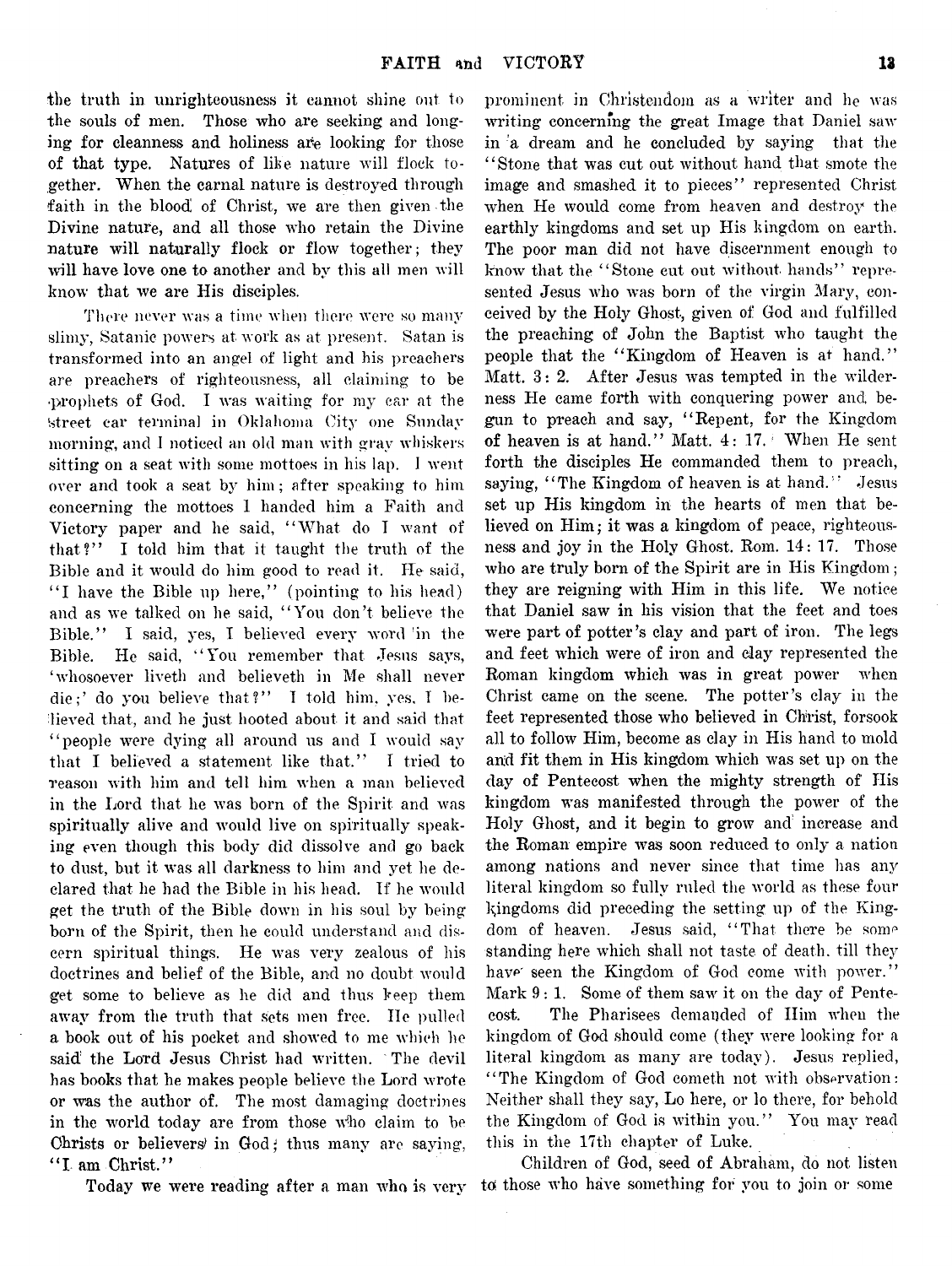false doctrine for you to believe; just abide in Christ wherein He has made you free and reign with Him over the powers of wickedness in this world, keep crucified to fleshly, worldly ambitions. Those who are washed in the blood of the Lamb are not in a "New Movement" for they are in the "movement" which Christ established when he begun to set up His kingdom in the hearts of men who believed on Him. He gave them eternal life and they are in  $\alpha$  Kingdom that shall never b*f* destroyed. The inspired writer of the Hebrew letter in the twelfth chapter refers to this Kingdom and says, "Wherefore we receiving a kingdom which cannot be moved, let us have grace, whereby we may serve God acceptably with reverence and Godly fear."

> May God inspire every one today, For union now to look and pray; And to adopt God's blessed law, And cease to build with wood and straw.

Oh, may the wise and noble ones Join in the work that's begun; Oh, may it catch on every pen, And trace the isles from end to end.

Oh, through the main land let it run, And give the truth to every kin and tongue, And turn each foe or fiend into a friend, And into holy oneness, God's children blend. — Fred Pruitt.

-------------n---------------- "Unspotted From The World"

### (James 1: 27).

This is the Word of God, and let us respect it and honor it as the Word of God.

"Ye must be born again;" to be born again is to be born of the Spirit. Praise the Lord. We are to walk in newness of life ; ye cannot serve God and mammon. Are we living a new life or just putting on a profession ? If just a profession, we will act, dress, and go to entertainments just as we did before. If we are bom again, we are living a new life, into which we are led by the Holy Spirit. The leadings of the flesh and the leadings of the Holy Spirit are contrary one to the other. (Gal. 5: 17).

Now in the beginning of this last reformation the people, when they got saved, took off the ruffles, tucks and laces, the bustles off their back, rats and bangs from their heads— dressed the hair plain—ear rings, finger rings and breast pins all came bff, flowers and plumes from the sisters' hats. Oh how willing they were to measure to the Word of God, so as to be 'unspotted from the world.' The brethren laid off the necktie. So it is today; the Word will never change or pass away. Mal.  $3: 6.$  "I am the Lord, I change not."

Now Brothers and Sisters, if the Word changes not and the Lord changes not, where can we find any right to change the least bit in our living or dressing ? WE CAN NOT. Dear sisters, let us make our dress skirts full enough and wear skirts enough under our dresses and not expose our form to the public, as the worldly minded does. Let us keep 'unspotted from the world.' You cannot serve God and mammon. We cannot walk with God and the world too. If we are saved we will keep unspotted from the world, and rise higher on the wings of faith. Praise God forever.

Jesus wants us to live humble; heaven is a holy place, and 0 how humble and holy we must live to enter those beautiful pearly gates in the City of the living God, there to see our blessed Jesus face to face, and to behold His glory and sing His praise through an endless eternity as the ages roll on and on— all because we keep unspotted from the world and manifest Him here. - - - - - Laura Richard.

## ----------------- o---------------- Warning

This old wicked world is a world of despair: Our young growing up all anew,

Disobeying to do God's own holy will; Some old ones are doing so too.

When God comes to judge he will judge all aright, Then they'll lose all such pleasure and fame.

Say, what will he do when he comes to judge you ? Will He cast you in torment and shame?

 $40$ ," you say,  $41'm$  alright; why, I go to church, And to my friends, why, I'm no disgrace."

- But how would you girls ever face Jesus Christ With powder and rouge on your face ?
- And if God would call you to do Alary's deed, Why, you would' be in great despair;
- For how would you wipe the feet of the Lord With your short and shingled bobbed hair?
- Now this is a warning, I pray you please take, From God to you through me is given;

For I wonder, how can a painted up girl With her glory cut off, get to heaven?

 $(2 \text{ Kings } 9: 30, 1 \text{ Cor. } 11:14, 15)$  --Mary E. Clark,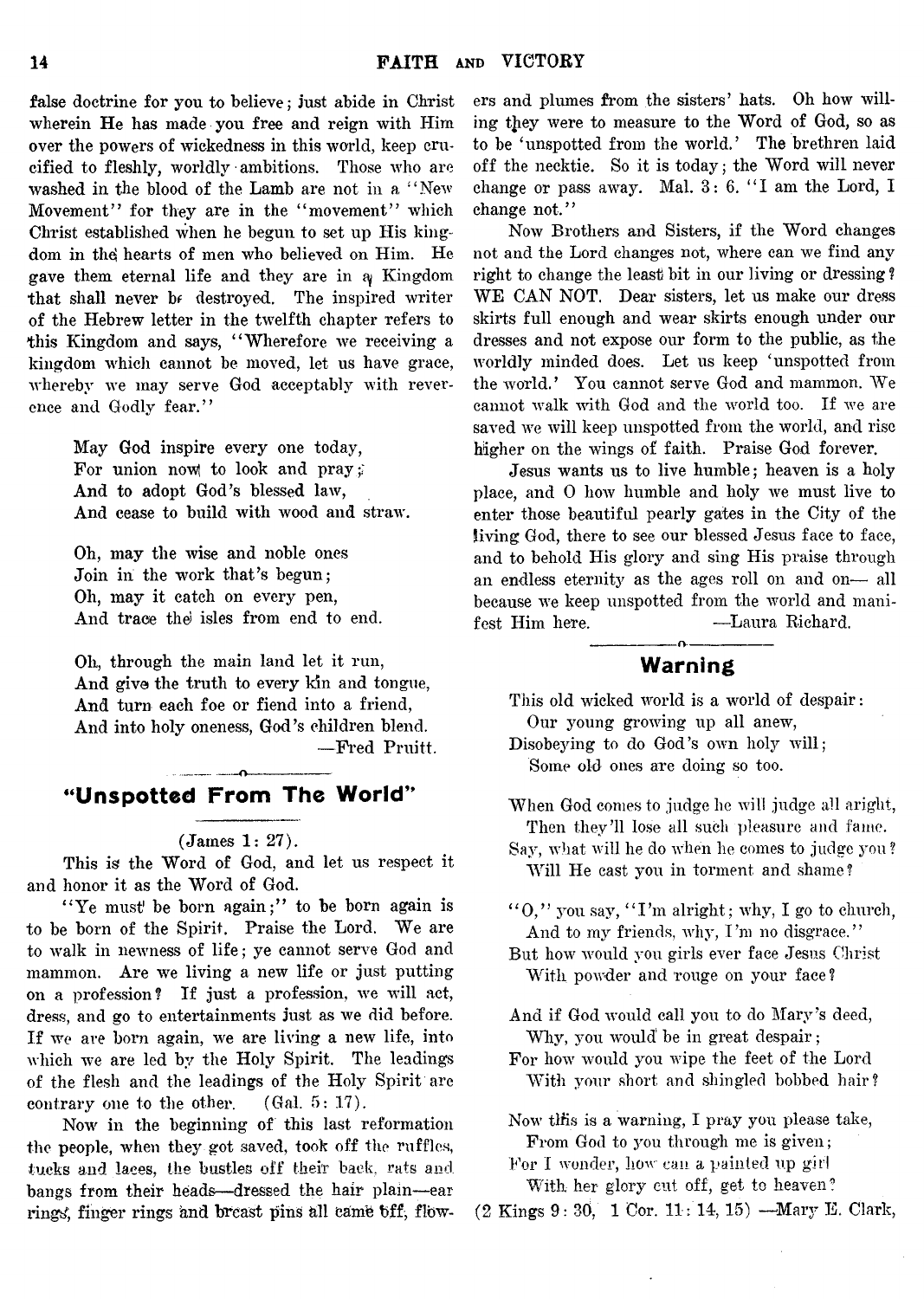# A Bobbed Age

The time in which we are living might well be called "The bobbed Age." We have bobbed hair, bobbed skirts, bobbed sleeves. We have a bobbed church and a bobbed Bible. The Bible has been bobbed or shorn of its meaning and the church has been shorn of her spiritual power. We used to think that where the Bible says that "women adorn themselves in modest apparel"  $(1$  Tim.  $2:9$ ) that it meant that Christian women should dress modestly but, judging from appearances, people no longer believe the Bible on this point. Such teaching is out of date. Still we hear a great deal about their belief in the old time religion.

For nineteen hundred years Christian people have believed the Bible taught that women should have long hair and the poet has written of woman's long hair as her "Crowning glory" and none questioned that long hair for women is Scriptural. They believed this because the Bible teaches it in 1 Cor. 11: 14- 15. Now, it seems, people have found Bible teaching to be at fault on this point, and it is all right for Christian women, even minister's wives and daughters, Sunday school teachers and all to cut off their hair. Long hair is NOT a glory to her as the Bible says it is, but a thing to be despised and to be rid of and Christian women of America are spending a million dollars a year to rid themselves of the very thing the Bible says is a glory to them.

When so many people are deliberately ignoring the teachings of His Word, is it any wonder there is a spiritual famine over the land?

Still folks wonder why we cannot have genuine revivals where the presence and power of God are felt and seen. The Lord has not promised to bless His people when they disregard His Word and deliberately sin. Listen to His Word:

"The Lord's hand is not shortened that it cannot save: neither is His ear heavy that it cannot hear; but your iniquities have separated between you and your God. end your sins have hid His face from you that He WILL NOT HEAR" Isa.  $59:1-2$ .

"If my people which are called by my name shall bumble themselves and pray, and seek my face, and TURN FROM THEIR WICKED WAYS; then will I hear from heaven and will forgive their sin, and heal their land." 2 Chron. 7: 14.

"The eyes of the Lord are over the righteous and His ears are open unto their prayers; but the face of the Lord is against them that do evil. 1 Peter 3:12.

" He that turheth away his ear from hearing the law, even his prayers are an abomination." Prov. 28. — A. R. Funderburk.

## ---------------- o—------------- "The Spider And The Fly"

A middle aged man, possibly a traveling salesman, was sitting in a railroad coach seemingly occupied with his account book and papers.

A girl or married woman, seemingly yet in her teens, came in taking a seat at an angle across the ilse. The man paid no attention to the newcomer. She was undressed in the heighth of fashion, seemingly determined to get the man's attention. She arose several times and finally he took notice, got up, lit a cigarette after stepping outside between the smoker car and the one he had just left, took a few puffs of his cigarette, came back to his seat. He seemed to be quite interested in the "spider" by this time. He took another cigarette, stepped outside again, threw his cigarette away shortly after lighting it and sat down again. At the next station they both left the coach.

No doubt another home broken up, I thought. Some more innocent children sent to the orphans' home. Some more broken hearts, etc. Before the hair-bob and terrible indecency in dress was as prominent as it is now, it was customary to chaperone the girls among the better class of people, so-called, but now it seems it were better to chaperone the poor boys and men of all ages. It were better for them to he blind and go to heaven than to have both eyes and go to hell.  $-$ Prov.  $5:5$ .

Repent, make wrongs right as much as possible. We all, whether we believe it or not, will have to account for our conduct, and why disregard the law of the CREATOR when it is good for the sool and body?

There is power in the blood of Jesus to overcome, not only sin, but bad habits as well.

His grace is sufficient to make us overcomers and prepare us for the soon coming of the Lord.

How foolish from just a human standpoint to take the name of the Lord in vain. People who claim to not believe in GOD will take His name in vain. How inconsistent! God says, and He means what He says; you will find it in the 20th chapter of Exodus, "The Lord will not hold him guiltless who taketh HIS name in vain."

'A well-to-do farmer who evidently had no con-